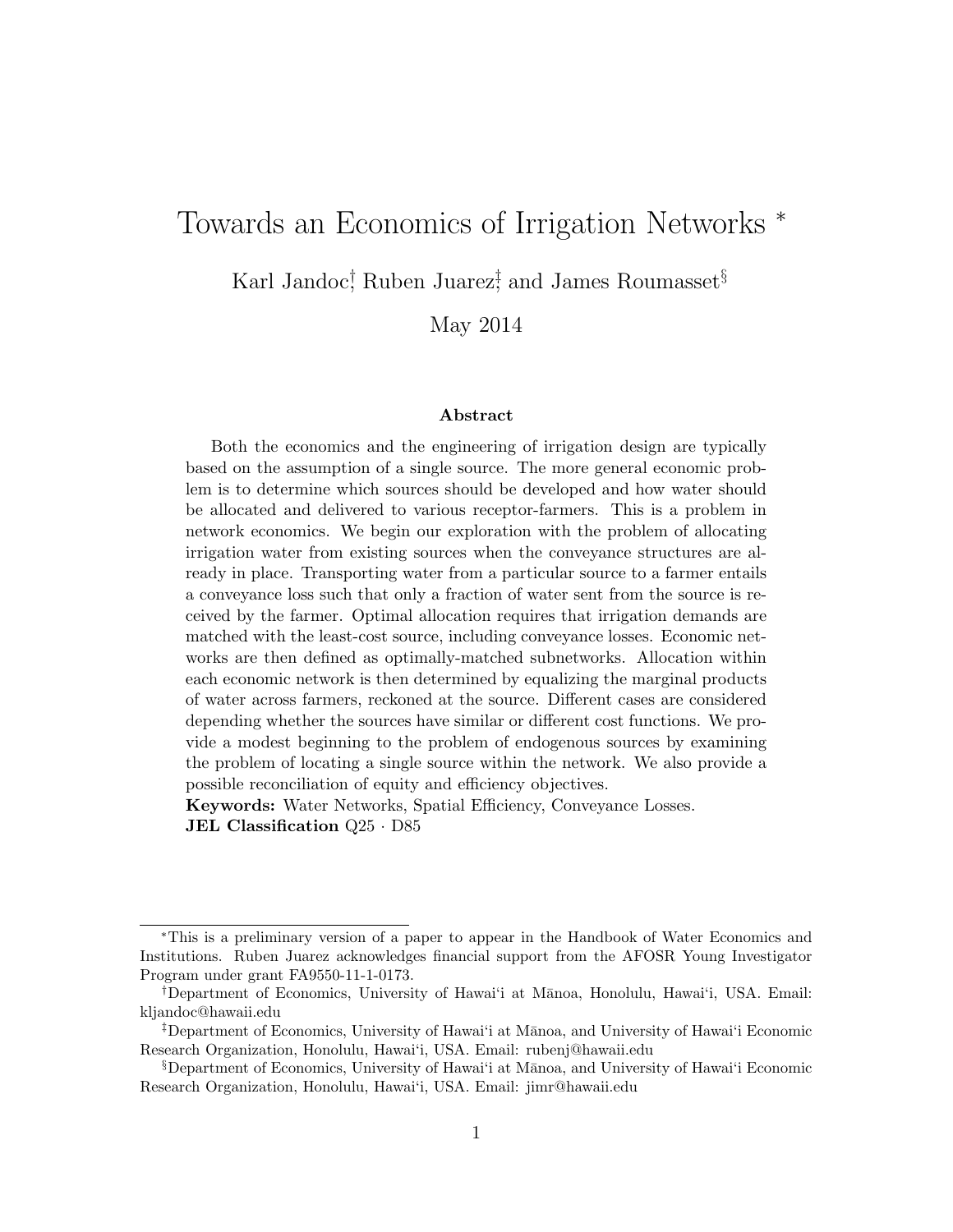### 1 Introduction

According to the 2012 UN World Water Development Report (WWDR), there will be a sharp growth in demand for water resources in the next two decades: food demand is predicted to increase by 50% and demand for energy, which includes hydropower, is predicted to increase by 60% (WWAP [19]). Inasmuch as water is fungible, pressure from these various sectors is said to require an estimated additional  $6\%$  increase in water withdrawals (FAO [10]). Faced with the prospect of an impending global water crisis, governments, water authorities, and academics are trying to find innovative ways of managing water resources.

The challenge, therefore, is to efficiently allocate water across time and space. Modeling water distribution along these dimensions is complicated by considerations such as conveyance losses, water recharge to the aquifer, and the like. Several studies that explored efficiency in a dynamic setting include Roumasset and Wada [22] where they examine the optimal path of groundwater extraction in the face of extraction costs and groundwater recharge. If extraction costs were sufficiently convex, then the extraction path of groundwater will approach a steady state above the maximum sustainable yield level of groundwater stock. This line of research in efficiently allocating water across time has provided insights on the optimal ordering of extracting water resources such as groundwater, recycled water and desalination (see Roumasset and Wada [23]).

On the other hand, several papers dealt with water allocation across space. For instance, Chakravorty and Roumasset [7] develop a spatial model of irrigation in the presence of conveyance losses. In their linear network model, they find that efficient water distribution implies that farms farther away from the source receive less water and that farmers at the tail end of the system may be required to pay a larger total charge for receiving less water<sup>1</sup>. In another paper,

<sup>&</sup>lt;sup>1</sup>Charging farmers the wholesale marginal cost reckoned at the headworks means that tail farmers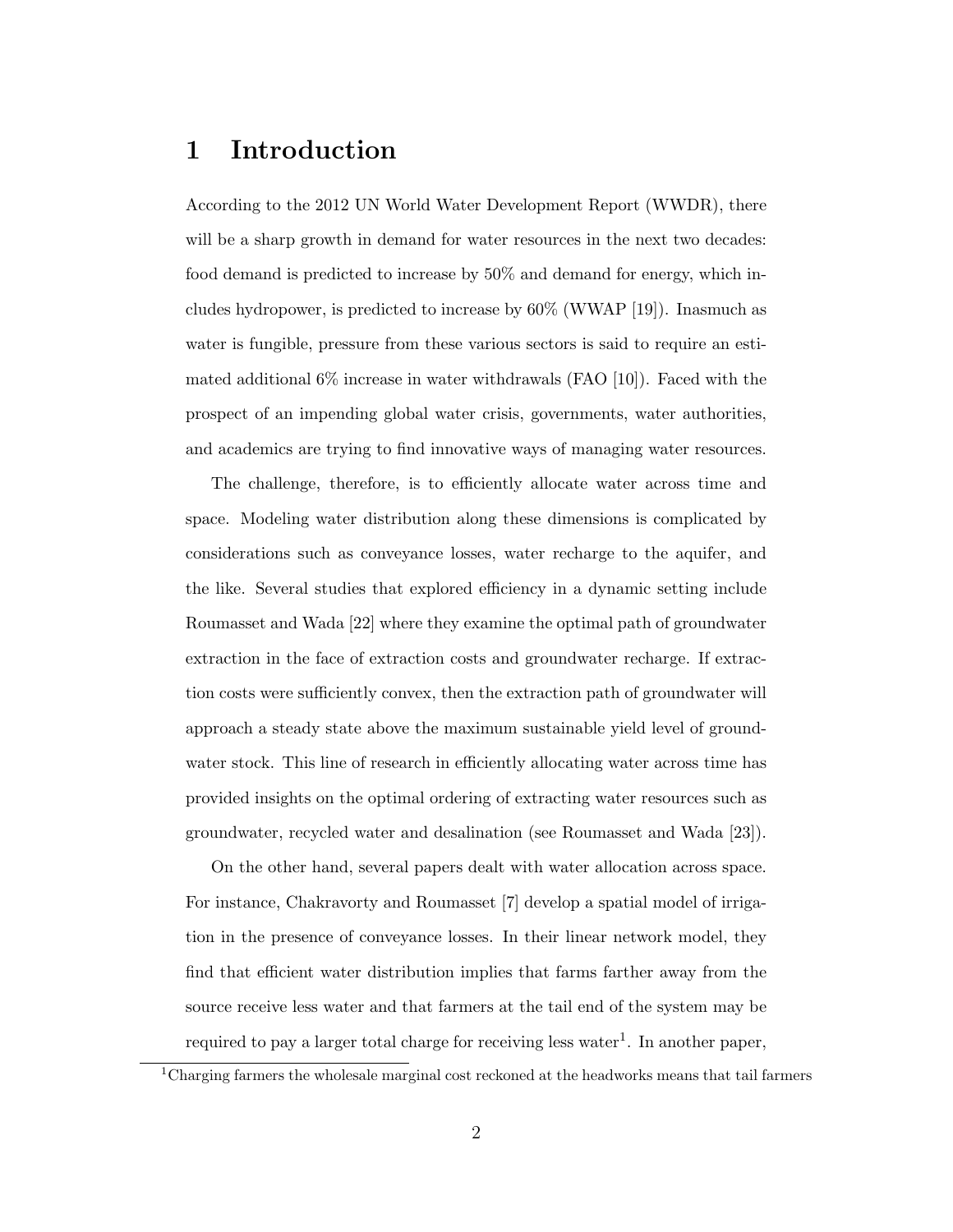Chakravorty, Hochman and Zilberman [6] model the choice of reducing these conveyance losses through investment, for instance, in improved canal lining or other conservation technology.

In this context, network economics may provide a useful approach along several dimensions. First, since most of the recent studies that deal with water allocation issues assume that the water network is already known (that is, the connection of sources to farms is given), network economics may extend conventional principles of irrigation design. For instance, the previously mentioned studies on spatial efficiency only deal with a single water source with farms arrayed in a linear network. In a model with several alternative water sources (e.g. multiple dams, lakes, and/or availability of deep and shallow tubewells), efficiency should require some knowledge of which of these sources should be developed and how they should or should not be linked together. Certain principles from network economics may provide a guide to achieve desirable characteristics of water distribution, such as efficiency, over a general network setting. Second, since engineering design principles of water networks do not fully take into account optimal allocation, allocation principles obtained from network economics may help to increase the net present value of these irrigation projects.

There is some literature on water networks, specifically on cost sharing. Aadland and Kolpin [1] discussed the appeal of several cost sharing variants of serial and average cost sharing in twenty-five irrigation ditches located in Montana. They provided an axiomatic characterization of these mechanisms that underpinned the attractiveness of these cost-sharing mechanisms. Márkus, Pintér and Radványi [16] discussed a solution concept in cost sharing called

pay more for each unit of water received. Since optimality typically requires more water sent to tail farmers even though less water is received, this implies that tail farmers pay more for less. That is, full marginal cost pricing may require tail farmers to pay a greater total fee even though they receive less water than head farmers.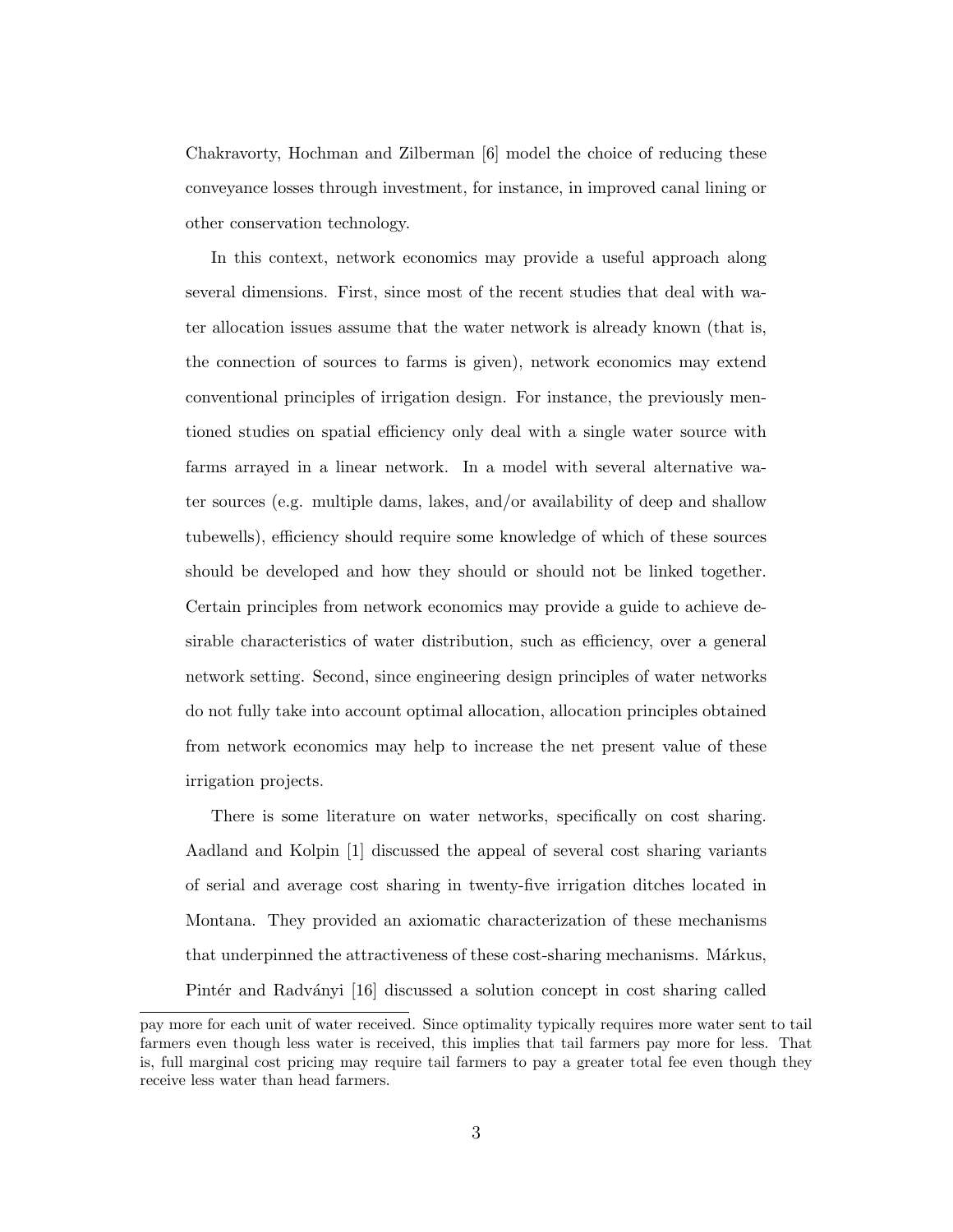the Shapley value in a class of "irrigation games". There is also a strand in this literature that discusses ways to divide a cost of maintaining a waterway (say, a river) with several agents benefitting from that waterway (see Ambec and Sprumont [3], Ambec and Ehlers [2], Ni and Wang [18] for the context of a linear network and Dong, Ni and Wang [9] for the context of a general network). There is also a related problem in graph theory where we want connect a set of agents to a single source at the minimal cost. Several algorithms have been proposed to find the minimal cost spanning tree of a connected network. The minimal cost spanning tree is the network that connects all the nodes together at the least cost (see Bird [5], Bergantiños and Vidal-Puga [4] and Claus and Kleitman [8]). A related problem in this regard is to efficiently select a location for a water source. There are also many rules or algorithms proposed in the literature that cover this class of problems (see, for instance, Vygen [24]).

In this paper we aim to provide principles for efficient allocation of water over a network and to illustrate some algorithms to operationalize those principles. It takes into account transportation or conveyance losses in bringing water from the source to the farm. In several cases developed throughout the paper, we examine how marginal costs of holding water at the source<sup>2</sup> and conveyance efficiency affect the efficient distribution of water in the network.

We develop the spatial model of a water network in the next section. The third section examines the case of a linear network with one source. The fourth section extends to the case of a general network with identical costs for the different sources. The fifth section looks at the case when the sources have different cost functions. The sixth section looks at the related problem in locating a source among several potential locations that will achieve the highest social net benefit. The seventh section reconciles equity and efficiency objectives

<sup>2</sup>This may include the implicit rental cost of capital and operation costs.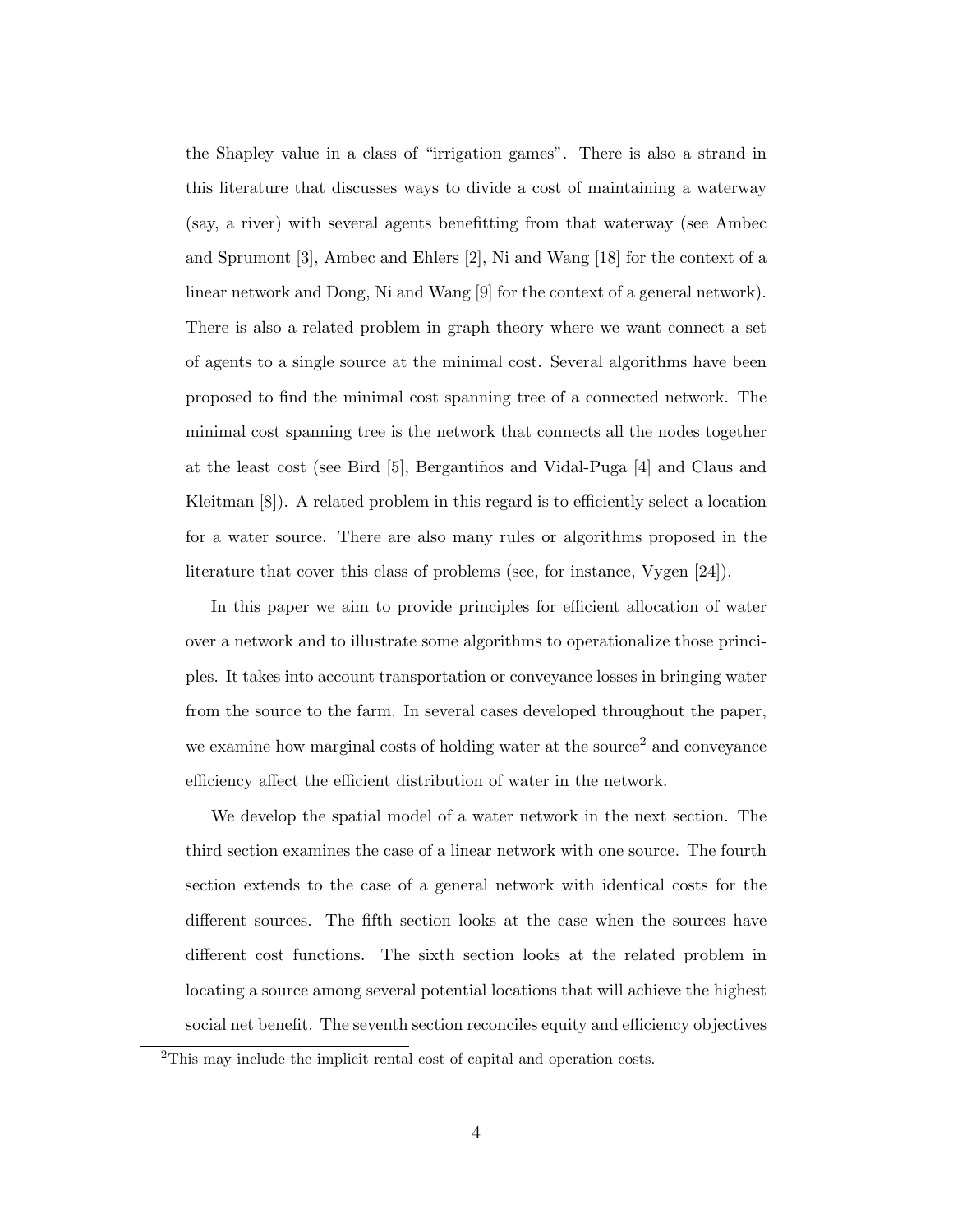in water allocation. The final section concludes the paper and presents some open questions for further research.

#### 2 The model

A water network consists of sources and users with links or connections between them<sup>3</sup>. Examples of sources of water are dams, deep tubewells, and other such structures. Users can be farms or households. Each of the k sources holds a stock of water,  $Z_k$ , that can be released to the different farms that are connected to them. There is some water lost in conveyance from source to the farm due to seepage, evaporation and percolation.<sup>4</sup> That is, when source k releases  $Q_i^k$  units of water, farm *i* only receives  $q_i^k = Q_i^k h(d_{ik})$ . The function  $h(d_{ik})$  denotes the percent of water from source  $k$  designated for farm i which actually reaches that farm. This function is decreasing in distance  $d_{ik}$  (here distance is interpreted to be the distance of the shortest path from source i to farm  $k$ ), that is, more distant farms require greater amounts of water to be sent in order to receive the same amount of water as nearer farms.

The farms use the water to produce output, which is given by a production function  $f(q_i)$ , common to all farms (where  $q_i = \sum_k q_i^k$ ). The price of output is given at  $P$  per unit. For every extra unit of water the farm receives, we can define the value of how much output is increased. This is given by the value of marginal product for received water for farm  $i$  from source  $k$ :

$$
VMPS_i^k(q_i) = Pf'(q_i)h(d_{ik})
$$
\n<sup>(1)</sup>

<sup>3</sup>We can mathematically represent a water network as a graph consisting of a set of nodes and links.

<sup>4</sup>We consider a typical gravity-irrigation system with a conveyance infrastructure in place. That is, there is no cost of delivering water apart from the water lost en route to evaporation, seepage and percolation.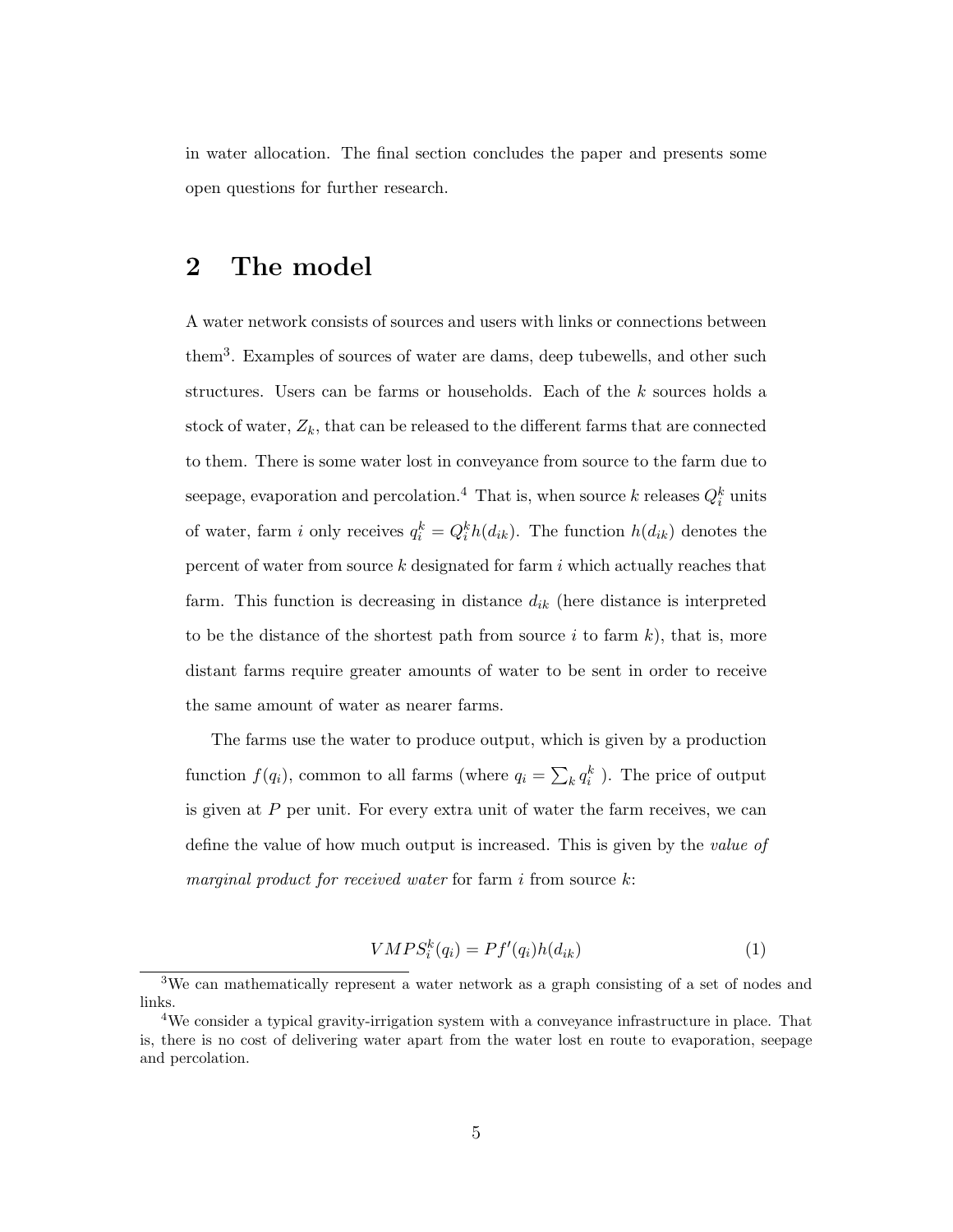It is easy to show that the value of equation 1 decreases with distance  $d_{ik}$ from the source. The reason is that farms farther away from the source require larger release of water from the source to receive a unit of water. This makes the VMPS smaller for farms that are farther away.

The water authority wishes to maximize net social benefits, i.e.,

$$
\max_{Q,Z} \left[ \sum_{k=1}^K \sum_{i=1}^N \int_0^{Q_i^k} VMPS_i^k(\theta) d\theta \right] - \sum_k C_k(Z_k)
$$
 (2)

where  $Z_k = \sum_i Q_i^k$  is the total amount of water releases from source k and  $C_k$  is the cost function of source k.

In the fourth and fifth sections (exogenous and endogenous matching of sources and demands, respectively) we deal with cases where the cost functions are different between sources. In the section with exogenous matching of sources and demands, we examine the case where marginal cost is constant, that is, the cost of storing an extra unit of water is not increasing. In the section with endogenous matching, we examine the case where marginal cost of storing an extra unit of water is increasing.

In what follows, we provide several interesting network structures to characterize water distribution efficiency.

#### 3 A linear network with one source

This section extends Chakravorty and Roumasset [7] who consider a single source called headworks (e.g. a dam) and farms that are linked along a line with fixed distances between each farm. Consider the network illustrated as in figure 1 and assume at the outset that the demand at each node is known. In this case, the maximization problem in equation 2 simplifies to: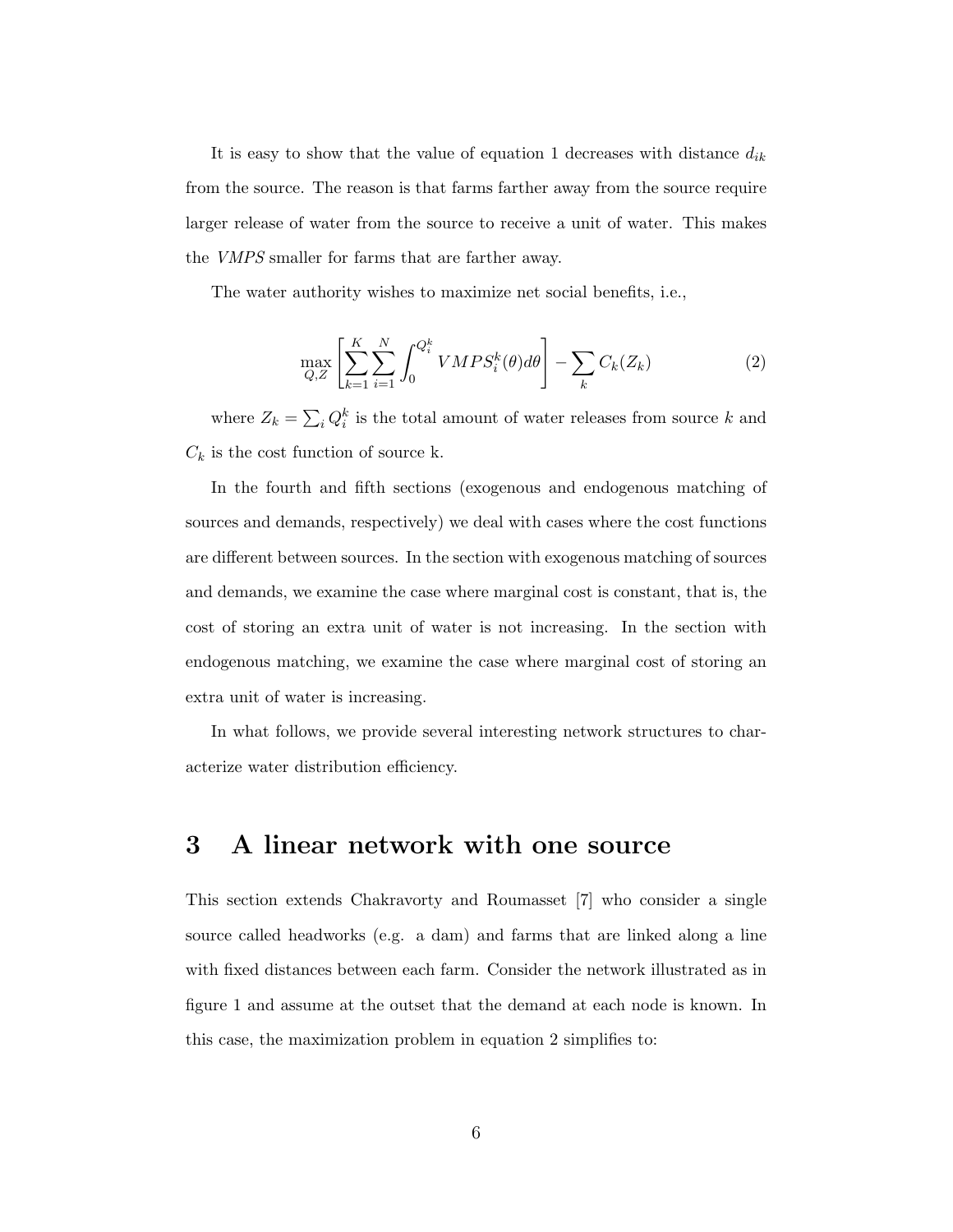$$
\max_{Q,Z} \left[ \sum_{i=1}^N \int_0^{Q_i^1} VMPS_i^1(\theta) d\theta \right] - C_1(Z) \tag{3}
$$

subject to

 $Z = \sum_i Q_i^1$  where the i's denote nodes instead of farms.

Solving this problem requires constructing the Lagrangian and obtaining the corresponding first order conditions with respect to  $Q_i^1$  and Z. There are two important results that will characterize efficient water distribution in this network. First, the first order conditions imply that

$$
VMPS_i^1(q_i^*) = VMPS_j^1(q_j^*)
$$
\n
$$
\tag{4}
$$

for all farms  $i, j$  that receive positive amounts of water.

This equation tells us that for the allocation to be optimal, the value of marginal product of source water should be equal across nodes. If this were not the case, then it would be possible to increase aggregate payoff by reallocating source water to nodes with higher marginal productivity. Note from equation 1 that the only way in which VMPS can be equalized for farms in the network is for the value  $Pf'(q_i)$  to increase for nodes that are farther away from the source since the function  $h$  is decreasing with distance. This implies that nodes that are farther away should receive less water.

Second, efficient allocation of water should equate the value of marginal product of source water to the marginal cost of producing the water. That is,

$$
VMPS_i^1(q_i^*) = C_1'(Z)
$$
\n(5)

Farms receiving zero water must satisfy  $VMPS_i^1(q_i^*) \leq C'_1(Z)$ . That is, the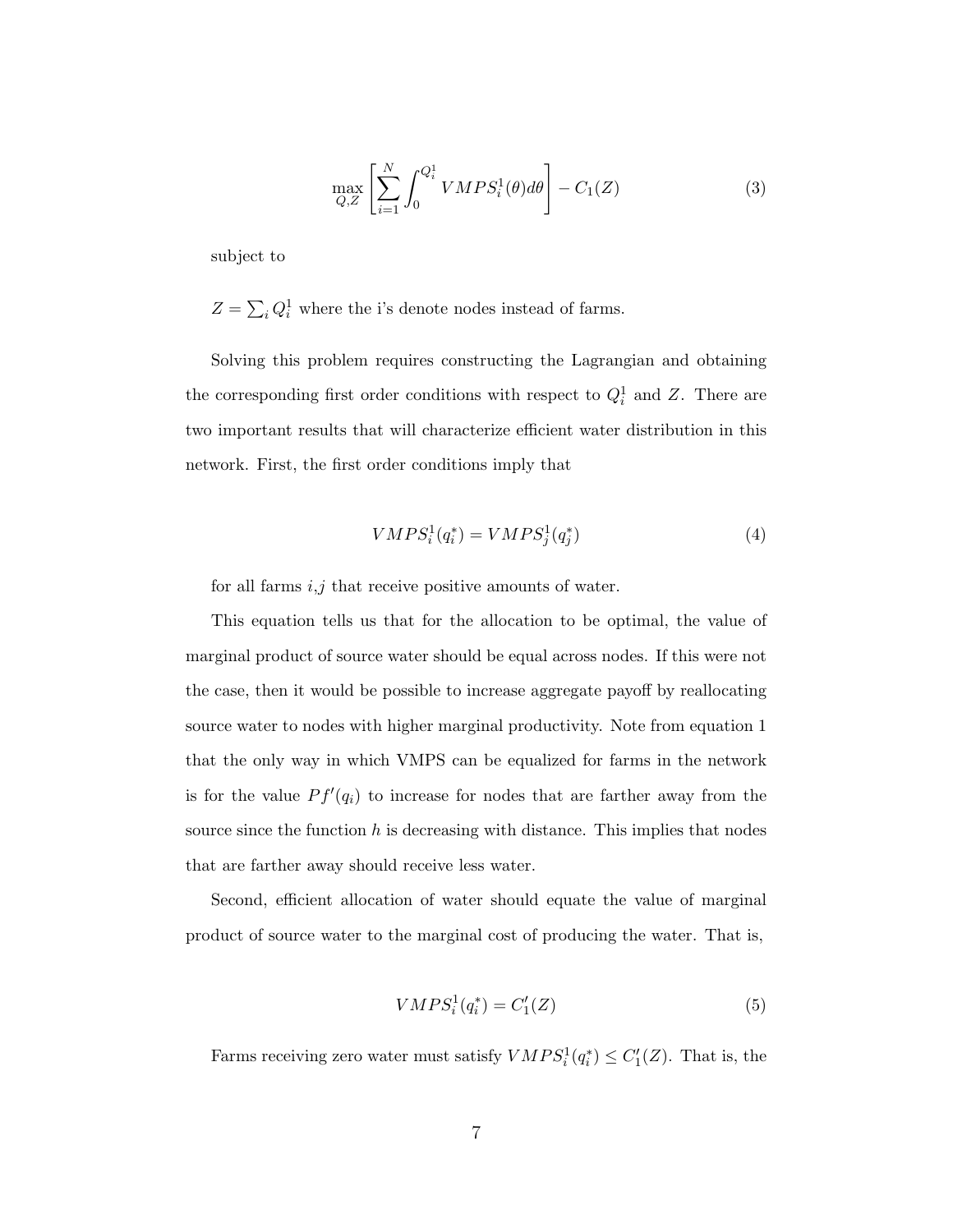benefit of sending marginal unit of water to farm i is less than the cost of producing the same unit. The first order conditions also imply that  $VMPS_i^1(q_i^*)$  $VMPS_j^1(q_j^*)$  if farm i receives a positive amount of water and farm j does not.

If there are  $n \leq N$  farms receiving positive amounts of water, this gives us  $n$  equations and  $n$  unknowns. This result says that the water authority should equate the extra benefit of releasing a unit of water against the cost of "producing" it. If the former were higher than the latter, then it would make sense for the water authority to increase the amount of water to be stored and released, since the cost of doing so is less than the benefits.

Equations 4 and 5 characterize the equimarginal principle of efficiency. Thus, for this case an allocation that solves the water authorityOs problem in 3 is efficient if and only if it satisfies equations 4 and 5, where the  $VMPS$ are equal for farms being served and the  $VMPS$  should be equal to the marginal cost.

Consider a numerical illustration where marginal cost is constant and the distances between nodes/farms is given in figure 1.



Figure 1: Linear network with one source and seven farms

Following Chakravorty and Roumasset [7], suppose that  $h(d_{i1}) = e^{-0.02d_{i1}}$ where  $e \approx 2.718$  and  $d_{i1}$  is the distance of the farm from the source. The numerical value of  $h$  is given in the second column in Table 1. The VMPS function is given by  $VMPS_i^1 = (10 - q_i)h(d_{i1})$  and the marginal cost function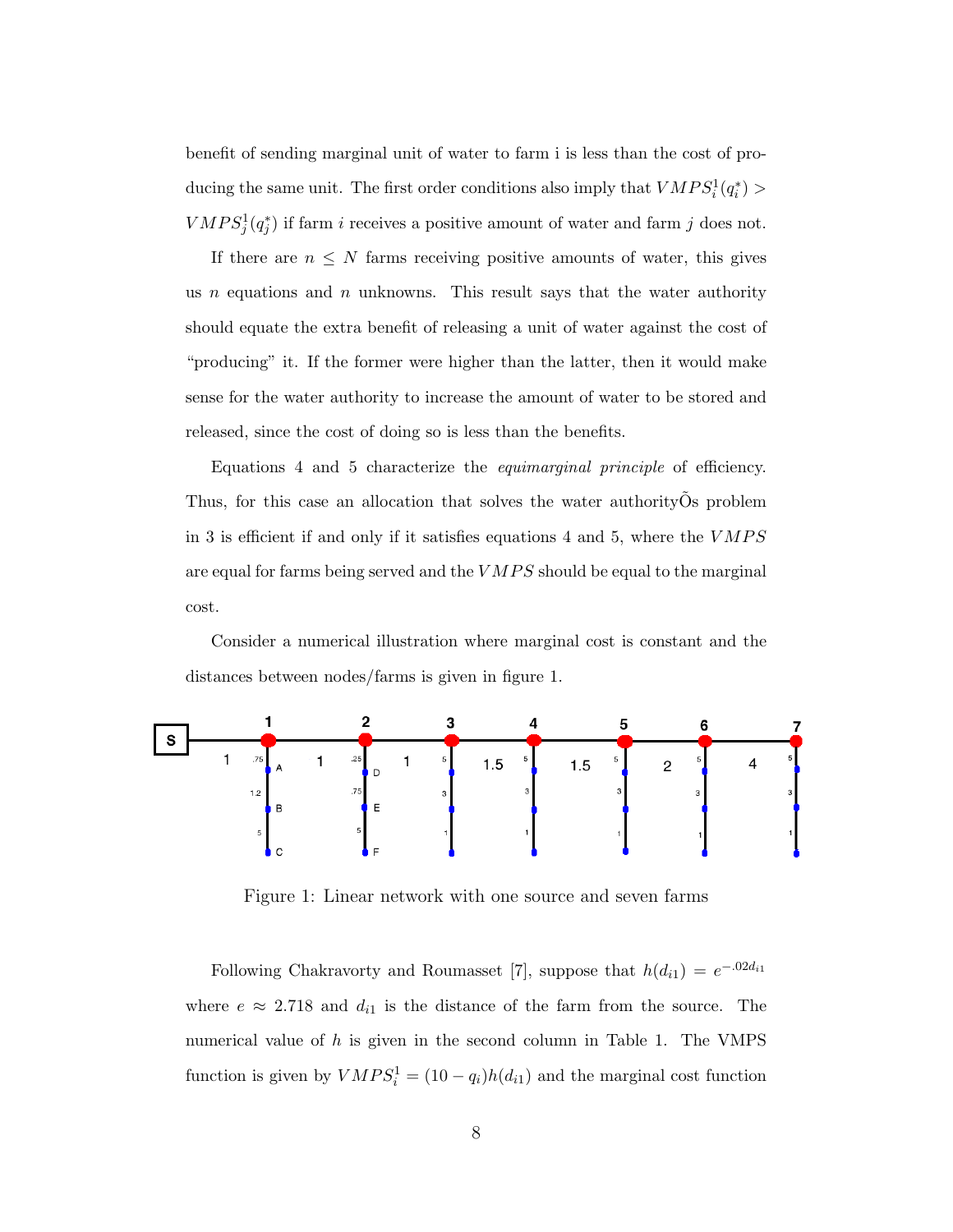| Farm           | h    | Optimal q | $\cdot$<br>Optimal Q | <b>VMPS</b> | Benefit | ◡<br>Consumer Surplus |
|----------------|------|-----------|----------------------|-------------|---------|-----------------------|
|                | 0.98 | 0.82      | 0.83                 | 9.00        | 7.85    | 0.33                  |
| 2              | 0.96 | 0.63      | 0.66                 | 9.00        | 6.13    | 0.20                  |
| 3              | 0.94 | 0.44      | 0.47                 | 9.00        | 4.34    | 0.10                  |
| 4              | 0.91 | 0.15      | 0.17                 | 9.00        | 1.51    | 0.01                  |
| 5              | 0.89 | 0.00      | 0.00                 | 8.87        | 0.00    |                       |
| 6              | 0.85 | 0.00      | 0.00                 | 8.52        | 0.00    |                       |
| $\overline{7}$ | 0.79 | 0.00      | 0.00                 | 7.87        | 0.00    |                       |
| <b>Total</b>   |      | 2.05      | 2.13                 |             | 19.82   | 0.64                  |

Table 1: Summary of results from the linear network in figure 1

is given by  $C'_{1}(Z) = 9$ . The table below gives the values of the functions for each farm and summarizes the results.

In this example, only farms 1 to 4 receive an allocation of water from the source while farms 5, 6 and 7 receive no water. Here the farms that received water have their  $VMPS$  equal to each other (which is also equal to the constant marginal cost of 9) and the  $VMPS$  of the farms that receive zero water is less than the VMPS of the farms that receive a positive amount of water. Moreover, farms that are farther away from the source receive less water.

An important thing to note is that if we assume demands to be nonlinear and cost functions to have some flat parts in relevant ranges, then it may be possible for the sent water  $(Q)$  to be increasing with distance but the received water  $(q)$ will remain to be decreasing with farms farther from the source (Roumasset and Chakravorty [7]).

Now suppose that MC is non-constant, say increasing in the relevant range. In this case, one cannot simply equate the  $VMPS$  function for each farm with the constant  $MC$  and solve independently for each  $Q_i$ . Rather we have n equations and  $n$  unknowns that must be solved simultaneously. One solution procedure is to equate the aggregate demand for water as a function of price with the increasing  $MC$  function. This yields the optimal  $MC$  and aggregate quantity. Then setting each  $VMPS$  to the optimal  $MC$  yields the optimal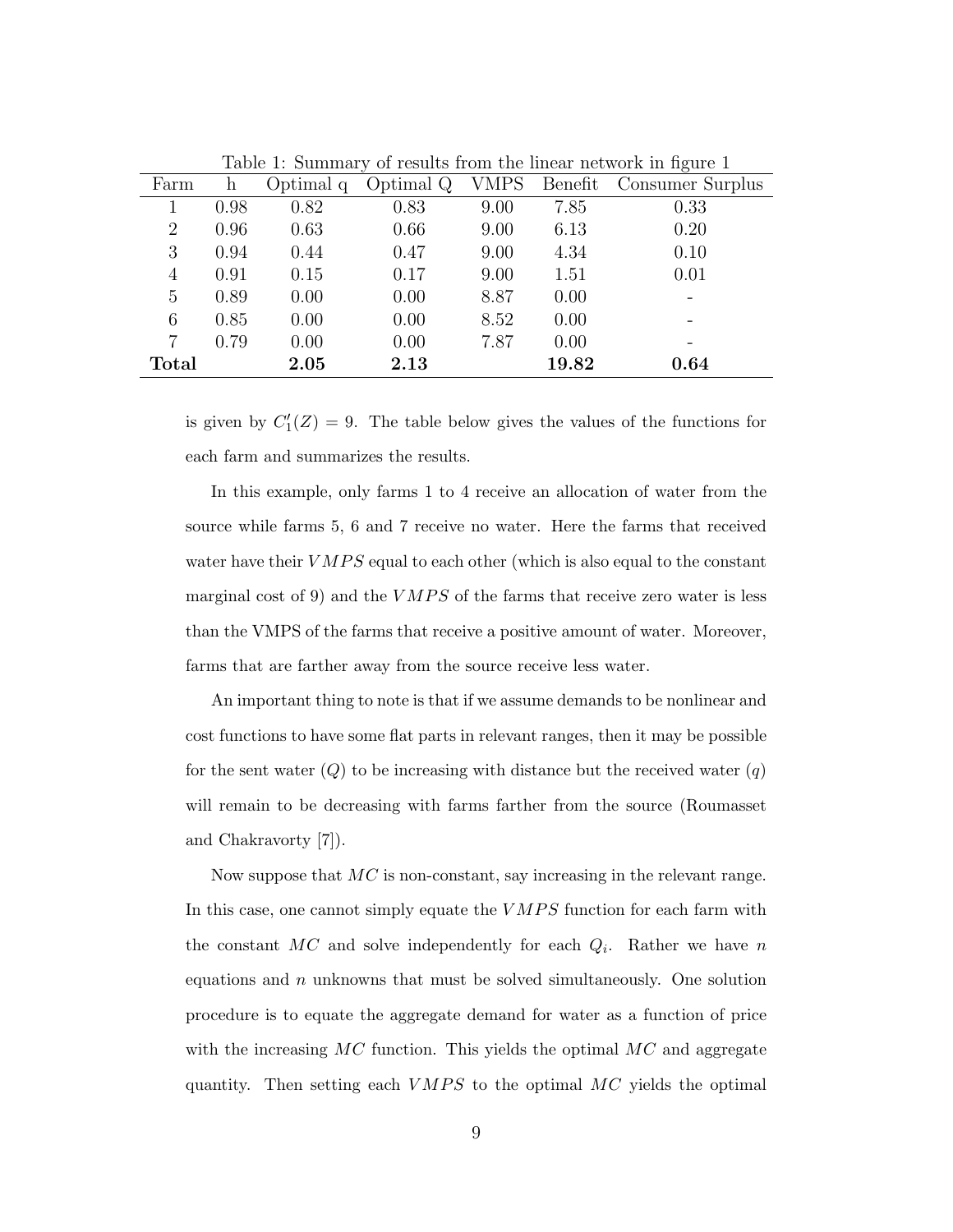allocation of sent water among farms.

So far we have assumed that we know the demand curves at each node. In order to determine those demands for the case where there are farmers along the secondary canals as illustrated in figure 1, we know simply apply the procedure for determining the aggregate demand at the source, as just described, except this time we treat each node as a source for the farms along the secondary canals.

As an illustration, suppose that the conveyance efficiency along main canal is the same as above and the conveyance efficiency for the secondary canals is given by the formula  $h(d_{i0}) = e^{-0.02d_{i0}}e^{-0.043d_{i,j}}$ .<sup>5</sup> Thus, the percentage of water that reaches farm  $i$  from the source is just the water that remains after it has reached node  $j$  (when travelling through the main canal) net of water lost as it travels from node  $j$  to farm  $i$  in the secondary canal. Thus for node 1 this is equal to  $h_1 = [0.95, 0.90, 0.73]$  for farms A, B and C, respectively, and  $h_2 = [0.95, 0.92, 0.74]$  for farms D, E and F (ignore nodes 3,4,5,6,7 since in this example farms in these nodes will not receive water). Assume that the  $VMPS$ is the same as above and the marginal cost function is  $C'(Z) = 9$ . Applying the same procedure as described above, the efficient allocation implies that the first two farms from node 1 receive positive amount of water  $(q_A = 0.52$  and  $q_B = 0.02$ , respectively) and also the first two farms in node 2 ( $q_D = 0.34$  and  $q_E = 0.03$ . Notice that even though Farm B is closer to source 1 in terms of distance than farm E, the severity of losses in the secondary canals implies that more water is allocated to farm E since the distance that the water travels through the secondary canals is shorter.

 $5$ Note that the losses differ for the main and secondary canals, and we assume that there is a higher proportion of water lost per unit distance in the secondary canals, e.g. because of less canal lining.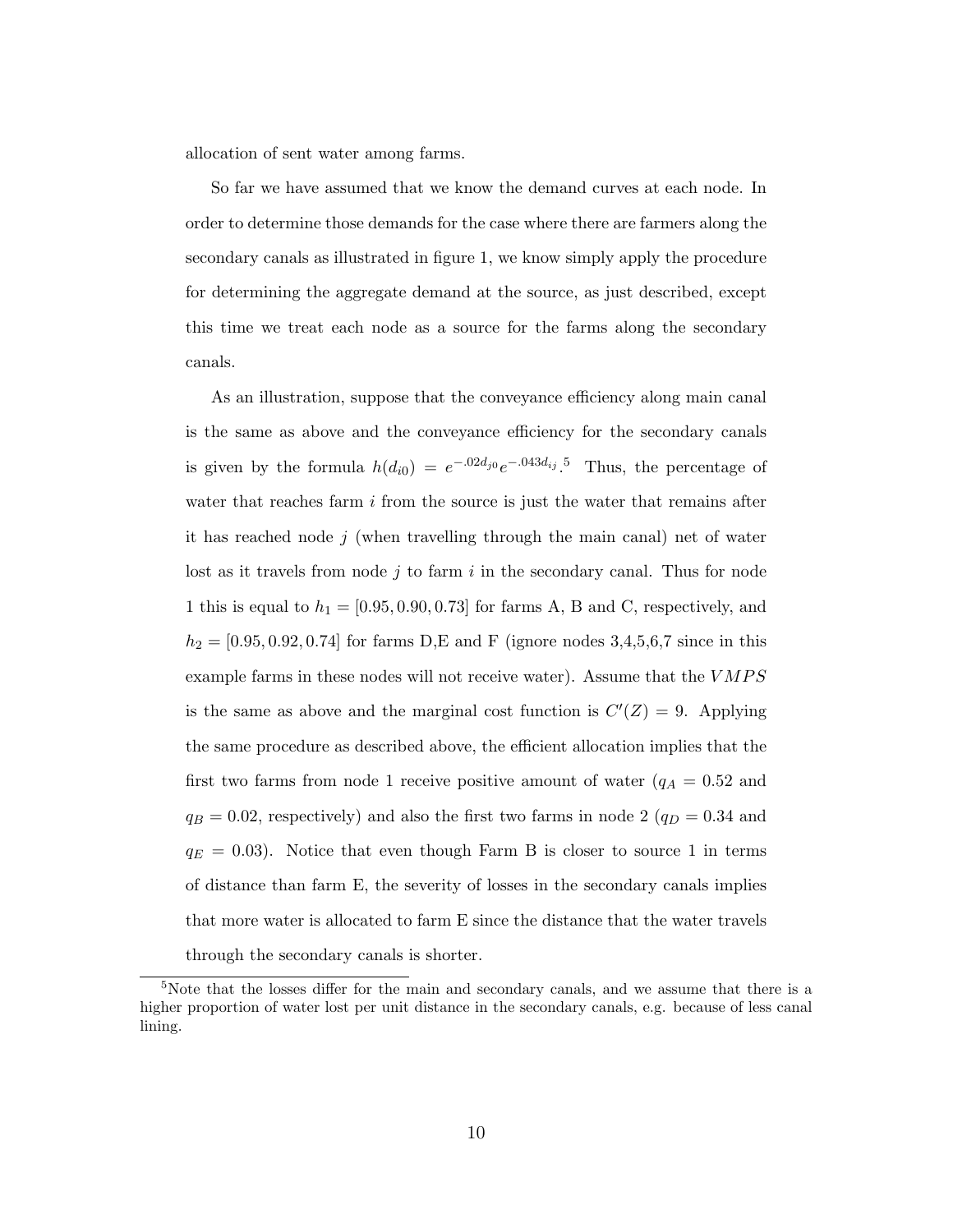# 4 Multiple-source networks: exogenous matching of sources and demands

In this section, we extend the case of the linear network into more general networks. Suppose that there are more than one source and farms are connected to different sources via a water network. Figure 2 gives a simple example of a network with two sources and three farms. This network gives all the potential paths for which water can flow from the sources to the farms. It is useful then to distinguish between this "potential water network" and the "economic water network" which contains only the optimal links where water flows. An economic water network may be the whole potential network or a distinct subnetwork. As discussed in the section with endogenous matching of sources and demands, all the sources in an integrated economic network have the same optimal marginal costs and all the nodes have the same  $VMPS$ .

If an economic network contains one or more subnetworks, then the marginal costs within each subnetwork equal the  $VMPS$  but the marginal costs across subnetworks are unequal. As an illustration, the arrows in Figure 2 represent optimal water flows. We will show that source 1 serving node 1 and source 2 serving nodes 3 and 2 are distinct economic subnetworks.

Consider the case where water sources have different cost functions. For instance, farms may have a choice between sourcing water from a dam or from deep tubewells located in different parts of the aquifer and those sources will have different cost functions.<sup>6</sup> We assume for now that the marginal cost of producing water is constant for each source, that is,  $C'_{k}(Z_{k}) = \alpha_{k}$ . This means that the cost of producing water will be constant for each extra unit.

<sup>6</sup>There may be important dynamic considerations that we ignore, such as the depletion of the head level (the distance from some reference point to the top of the water table), that may increase extraction costs.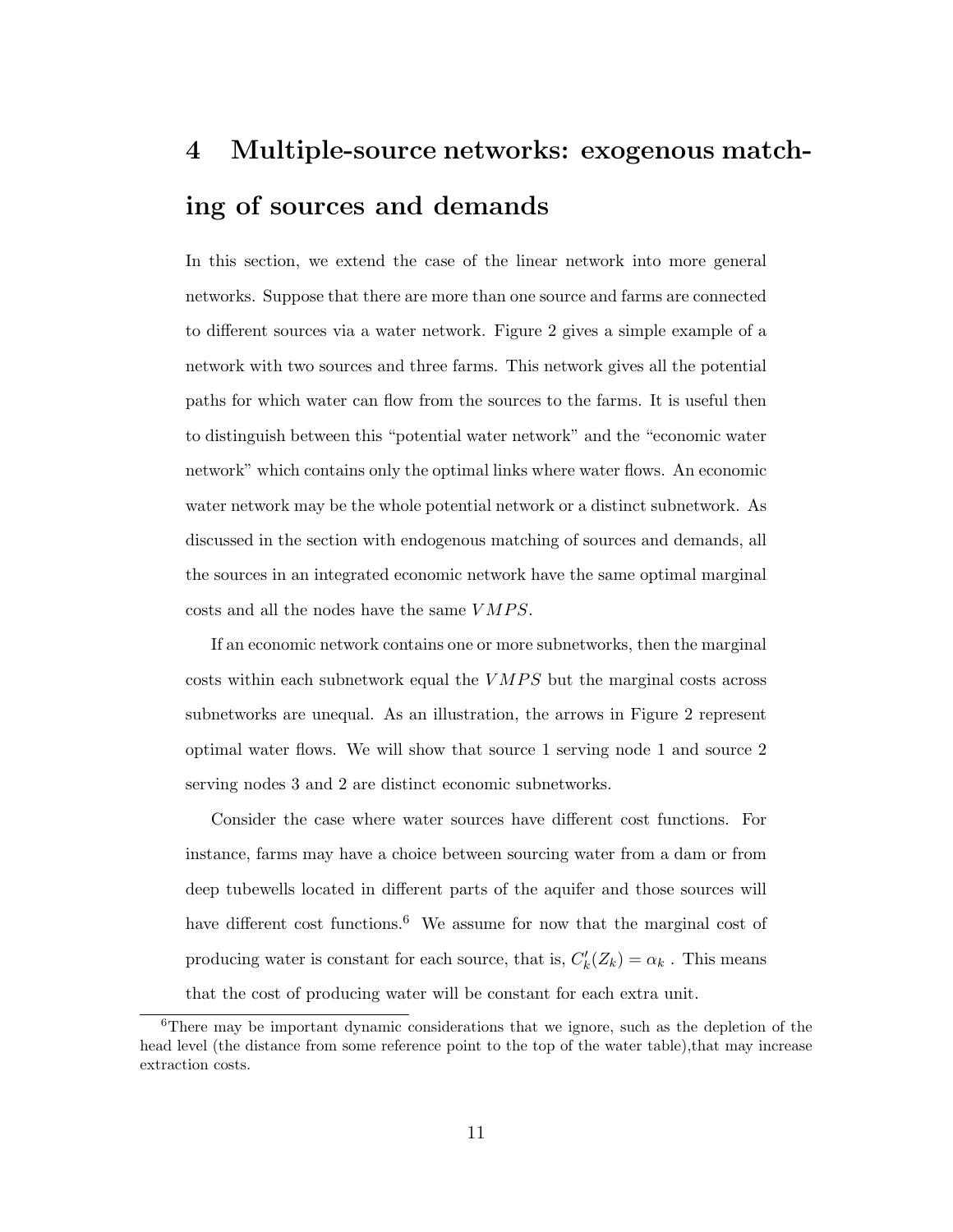

Figure 2: A network with two sources and three farms and two economically integrated subnetworks

The water authority in this setting must determine the optimal production at each source and the allocation to the various farms (including zero from some sources to some farms and zero to some farms). We put forth two principles for determining the optimal allocation. The *least cost principle* states farms must obtain water from the (marginally) cheaper source. The cost of delivered water is the marginal cost at the source plus the unit transport cost. For the case of gravity irrigation where conveyance structures are already in place, this can be measured as the cost of producing one unit of received water for each farm, that is,  $\frac{\alpha_k}{h(d_{ik})}$ . Since marginal costs are constant for each source, the least cost source is exogenously identified by this criterion regardless of the quantities produced by each of the sources. Since there can be different cost functions across sources, the cheapest source may or may not be the one that is closest to the farm. For a set of nodes served by the same source, optimal allocation must also satisfy the equimarginal principle, that positive quantities received from the same source must have the same value of marginal products (as reckoned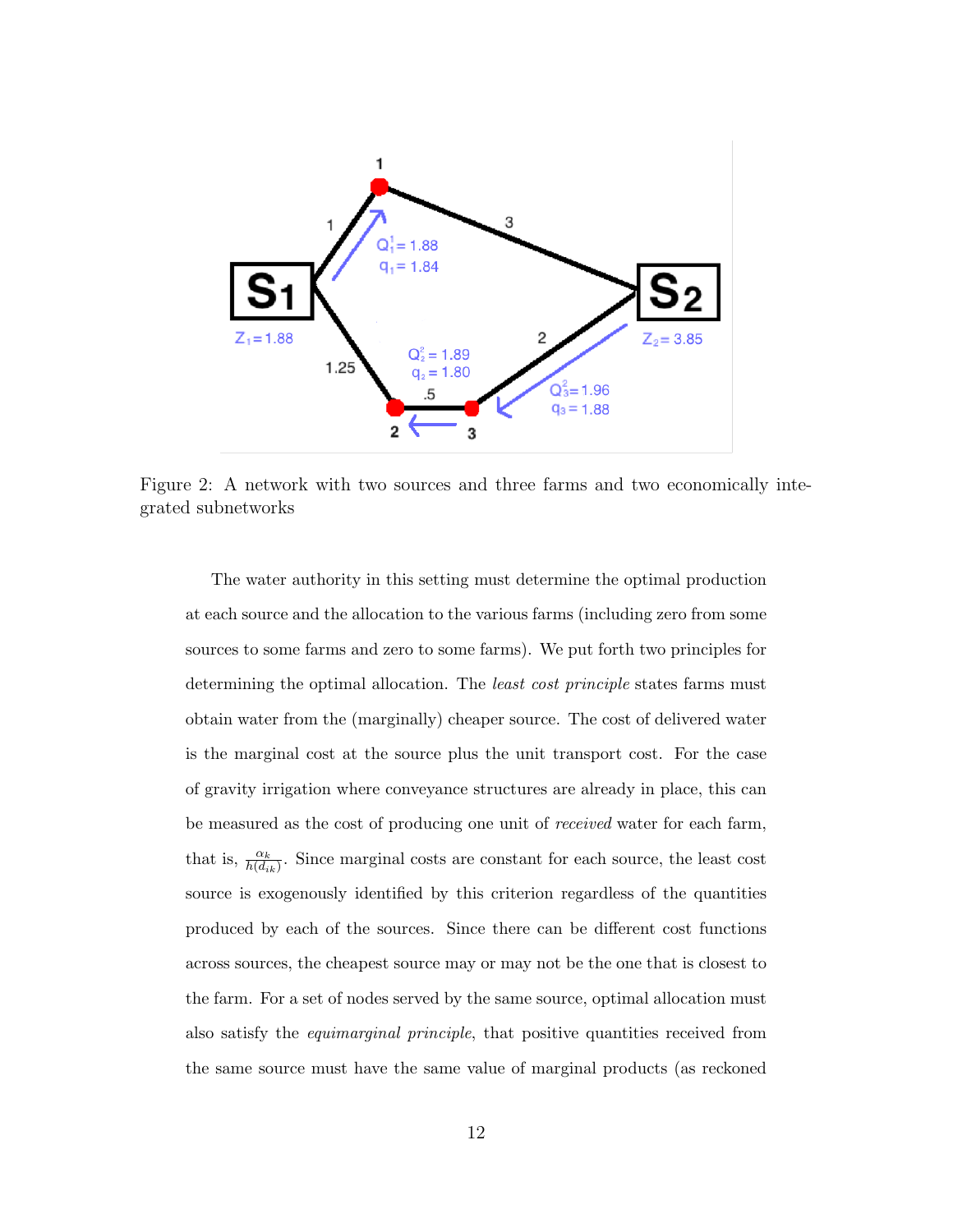at the source).

With different costs for multiple sources, the water authority's problem now becomes:

$$
\max_{Q,Z} \sum_{k} \left[ \sum_{i=1}^{N} \int_{0}^{Q_i^k} VMPS_i^k(\theta) d\theta \right] - C_k(Z_k)
$$
\n(6)

subject to

$$
Z_k = \textstyle\sum_i Q_i^k
$$

and the non-negativity constraints

 $Q_i^k \geq 0$ 

The first order conditions of equation 6 require that, for each source:

$$
VMPS_i^k(q_i^*) = VMPS_j^k(q_j^*)
$$
\n<sup>(7)</sup>

for all farms  $i, j$  receiving positive water from source  $k$ .<sup>7</sup>

This means that for all agents receiving water from a particular source k, their  $VMPS$  should be equal. In other words, in the economic subnetwork generated from the potential network, the  $VMPS$  of the farms receiving water from the same source should be equal. Again, if this were not the case, then it is possible to reallocate water from farms with lower  $VMPS$  to the ones in the same economics subnetwork with higher  $VMPS$  and by doing so increase the total net benefits of the water network.

The first order conditions also yield:

$$
VMPS_i^k(q_i^*) = C_k'(Z_k) = \alpha_k \tag{8}
$$

<sup>&</sup>lt;sup>7</sup>In the Appendix we provide a more detailed derivation of the first order Kuhn-Tucker conditions.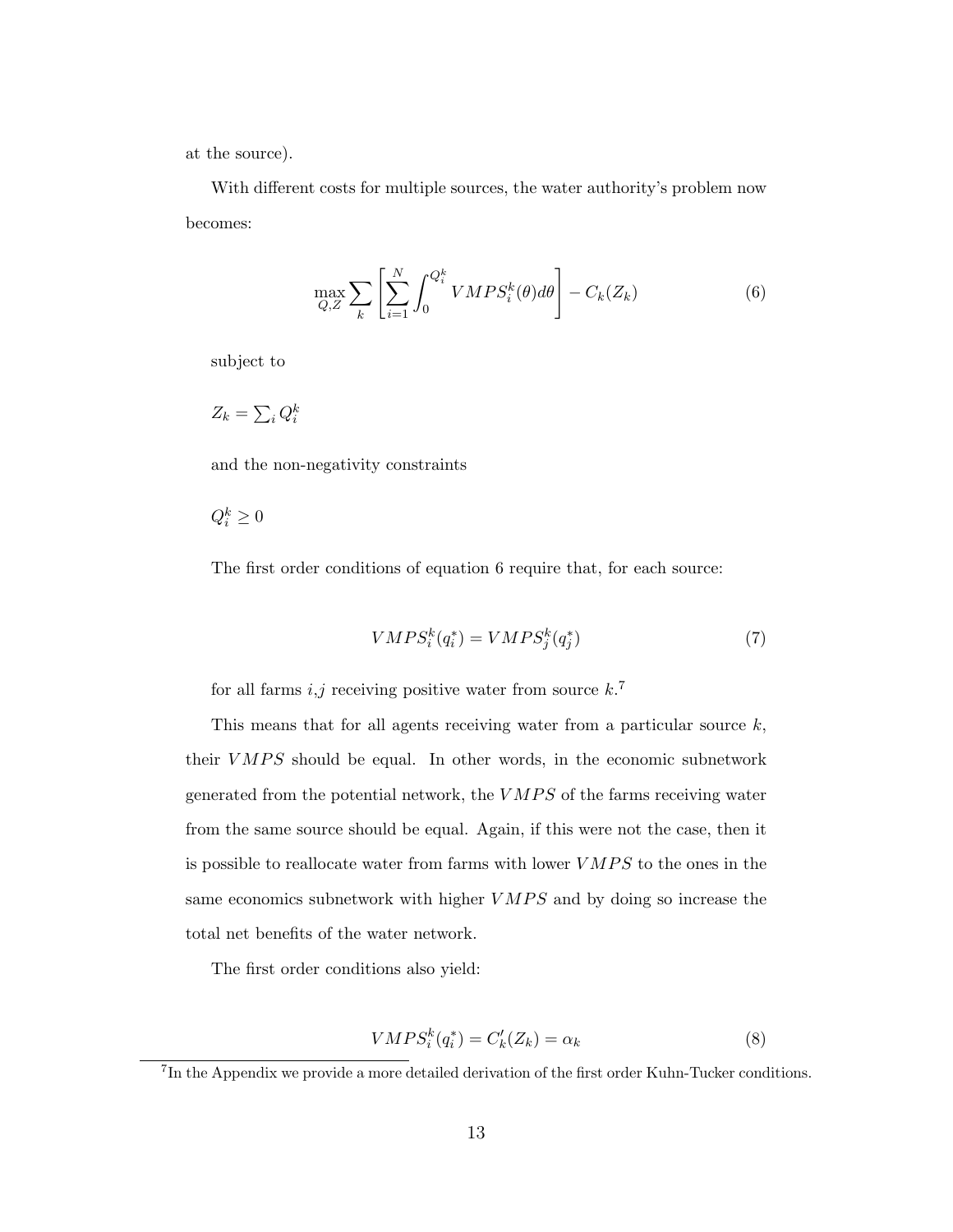for all i farms served by source  $k$ .

Equation 8 just says that for a water allocation to be efficient, the  $VMPS$ of agents obtaining positive amounts of water from source  $k$  should equal the marginal cost of producing  $Z_k$  units of water.

Thus, for the allocation of water to be efficient, equations 7 and 8 should be satisfied for farms that receive water from source in a given economic subnetwork.

Let us take the example in Figure 2. Suppose that the first source  $S_1$  costs more to produce an extra unit of water than the second source  $S_2$ . For instance, let the cost functions of  $S_1$  and  $S_2$  be  $C_1(Z_1) = 8Z_1$  and  $C_2(Z_2) = 7.8Z_2$ , respectively. Assume again that  $VMPS_i^k = (10 - q_i)h(d_{ik})$ . Notice that for farms 2 and 3 the closest source in terms of distance is  $S_1$  (1.25 versus 2.5 and 1.75 versus 2, respectively). However, the advantage of this proximity is washed out by the fact that producing water in this source is more expensive. This is shown in column 6 of the table, which computes the marginal cost of one unit of received water. For farms 2 and 3, the net benefit is higher for source 2 than source 1, while for farm 1 this net benefit is higher in source 1. Therefore, the *least cost principle* suggests that when we consider the different marginal cost of producing and transporting water, farms 1 will be connected to  $S_1$  while farms 2 and 3 will be connected to  $S_2$ . The numbers in Figure 2, as well as Table 2 below summarizes the optimal values of  $q$ ,  $Q$  and  $Z$ .

From the arrows in Figure 2, we see that in the economic water network  $S_1$ sends water to farm 1 while  $S_2$  supplies water to farms 2 and 3. This can also be seen in the positive entries of  $q$  in Table 2 2 for farm 1 from source 1 and farms 2 and 3 from source 2. The total net benefit is 5.08, which is higher than the net benefit that would be obtained if we source water exclusively from  $S_1$  $(4.78)$  or from  $S_2$  (4.87). Notice that the VMPS for each of the farms is equal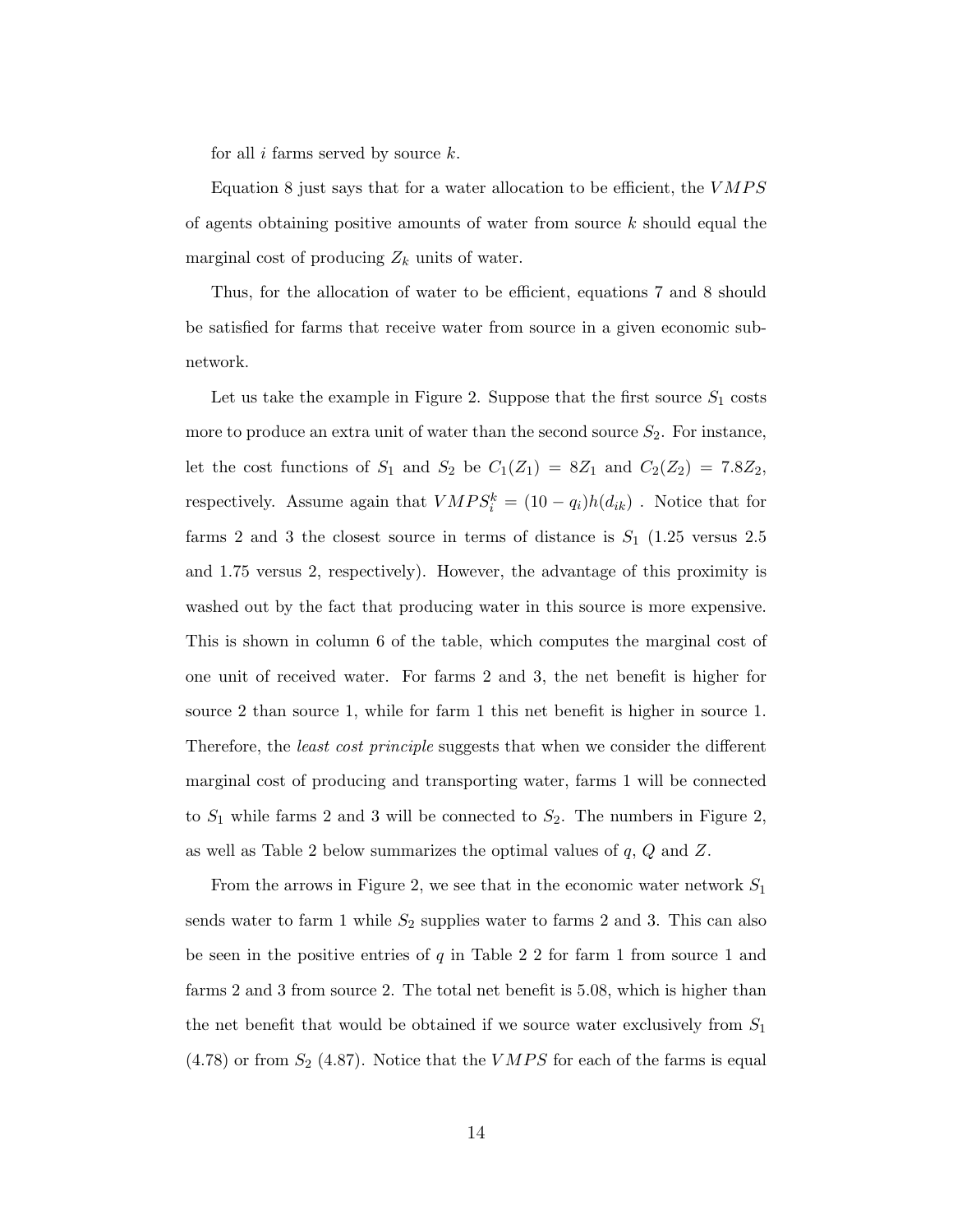| From Source 1: |       |                          |           |                          |                           |                          |
|----------------|-------|--------------------------|-----------|--------------------------|---------------------------|--------------------------|
| Farm           | h     | Optimal q                | Optimal Q | <b>VMPS</b>              | Marginal cost of one unit | Consumer Surplus         |
|                |       |                          |           |                          | of received water         |                          |
|                | 0.980 | 1.84                     | 1.88      | 8.00                     | 8.162                     | 16.69                    |
| 2              | 0.975 | $\overline{\phantom{0}}$ |           | $\overline{\phantom{a}}$ | 8.203                     | $\overline{\phantom{0}}$ |
| 3              | 0.966 |                          |           | $\overline{\phantom{a}}$ | 8.285                     |                          |
| Total          |       | 1.84                     | 1.88      |                          |                           | 16.69                    |
| From Source 2: |       |                          |           |                          |                           |                          |
| Farm           | h     | Optimal q                | Optimal Q | <b>VMPS</b>              | Marginal cost of one unit | Consumer Surplus         |
|                |       |                          |           |                          | of received water         |                          |
|                | 0.942 |                          |           | -                        | 8.282                     |                          |
| $\overline{2}$ | 0.951 | 1.80                     | 1.89      | 7.8                      | 8.200                     | 16.38                    |
| 3              | 0.961 | 1.88                     | 1.96      | 7.8                      | 8.118                     | 17.05                    |
| Total          |       | 3.68                     | 3.85      |                          |                           | 33.43                    |
|                |       |                          |           |                          |                           |                          |

Table 2: Least-cost sources: low conveyance costs

Total Net Benefit 5.08

Note: The function h is given by the formula  $h(d_{ik}) = e^{-0.02d_{ik}}$ 

to the marginal cost of the source that they are connected to. Furthermore, the farms receive water from the source that provides the least cost, as seen in the sixth column, for instance, farm 2 is optimally served by  $S_2$  since the marginal cost of one unit of received water from  $S_2$  is lower (8.200 vs. 8.203).

To illustrate how the least cost source depends on the conveyance losses as well as production costs, consider the case wherein the distances in the links in Figure 2 were to double (so, for instance, the distance from source 2 to farm 2 is now 5 instead of 2.5). Table 3 below summarizes the results with the new distances. Here we can see that farm 2 is now served by  $S_1$  because the marginal cost of one unit of received water is lower (8.41 vs. 8.62).

# 5 Endogenous matching of sources and demands

Now consider the case of increasing marginal cost for each of the sources. This can be justified, for example, if dam size is already beyond the point where scale economies have been exhausted. That is, building a dam beyond a cer-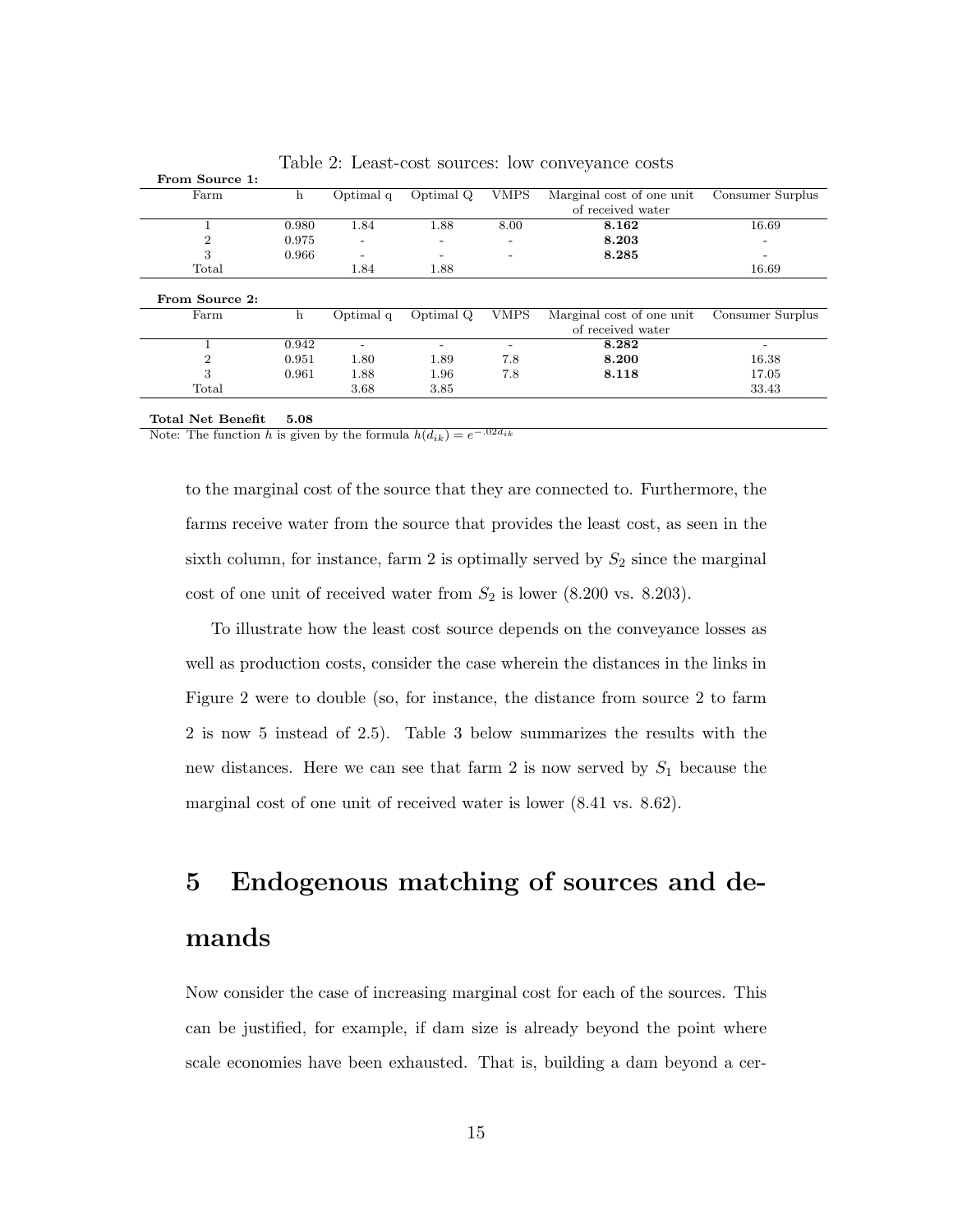| From Source 1: |       |           |           |                          |                           |                  |
|----------------|-------|-----------|-----------|--------------------------|---------------------------|------------------|
| Farm           | h     | Optimal q | Optimal Q | <b>VMPS</b>              | Marginal cost of one unit | Consumer Surplus |
|                |       |           |           |                          | of received water         |                  |
|                | 0.961 | 1.67      | 1.74      | 8.00                     | 8.326                     | 15.33            |
| 2              | 0.951 | 1.59      | 1.67      | 8.00                     | 8.410                     | 14.63            |
| 3              | 0.932 |           |           |                          | 8.580                     |                  |
| Total          |       | 3.26      | 3.41      |                          |                           | 29.97            |
| From Source 2: |       |           |           |                          |                           |                  |
| Farm           | h     | Optimal q | Optimal Q | <b>VMPS</b>              | Marginal cost of one unit | Consumer Surplus |
|                |       |           |           |                          | of received water         |                  |
|                | 0.887 |           |           | $\overline{\phantom{a}}$ | 8.794                     |                  |
| 2              | 0.905 |           |           |                          | 8.620                     |                  |
| 3              | 0.923 | 1.55      | 1.68      | 7.8                      | 8.450                     | 14.30            |
| Total          |       | 1.55      | 1.68      |                          |                           | 14.30            |
|                |       |           |           |                          |                           |                  |

Table 3: Least-cost sources: high conveyance costs

Total Net Benefit 3.87

Note: The function h is given by the formula  $h(d_{ik}) = e^{-0.02d_{ik}}$ 

tain height may entail an increase in average costs per expected quantity of water stored. In this case, the least-cost source depends on the quantities produced by each of the sources and cannot be exogenously identified. Optimal matching must now be determined simultaneously with quantities produced and allocation among farms.

The water authority's problem in this section is similar to the last section. However, in that section where marginal cost is constant, farms will typically always receive water from a unique source unless we are in the trivial case where the cost advantage is exactly offset by the distance of the farm to the source.<sup>8</sup> In this section it will be possible for farms to receive water from multiple sources. Intuitively, the water authority will provide water from a source to a farm until it is still cheap to do so (that is, if marginal costs does not rise too much from the additional unit of water), and probably provide water from another source to that same farm if it is profitable to do so.

For the case where a farm receives water from multiple sources, the first order conditions of the water authority's problem imply that this equation must hold:

<sup>&</sup>lt;sup>8</sup>This happens when  $\frac{\alpha_k}{h(d_{ik})} = \frac{\alpha_m}{h(d_{im})}$  for all sources that farm i gets water from.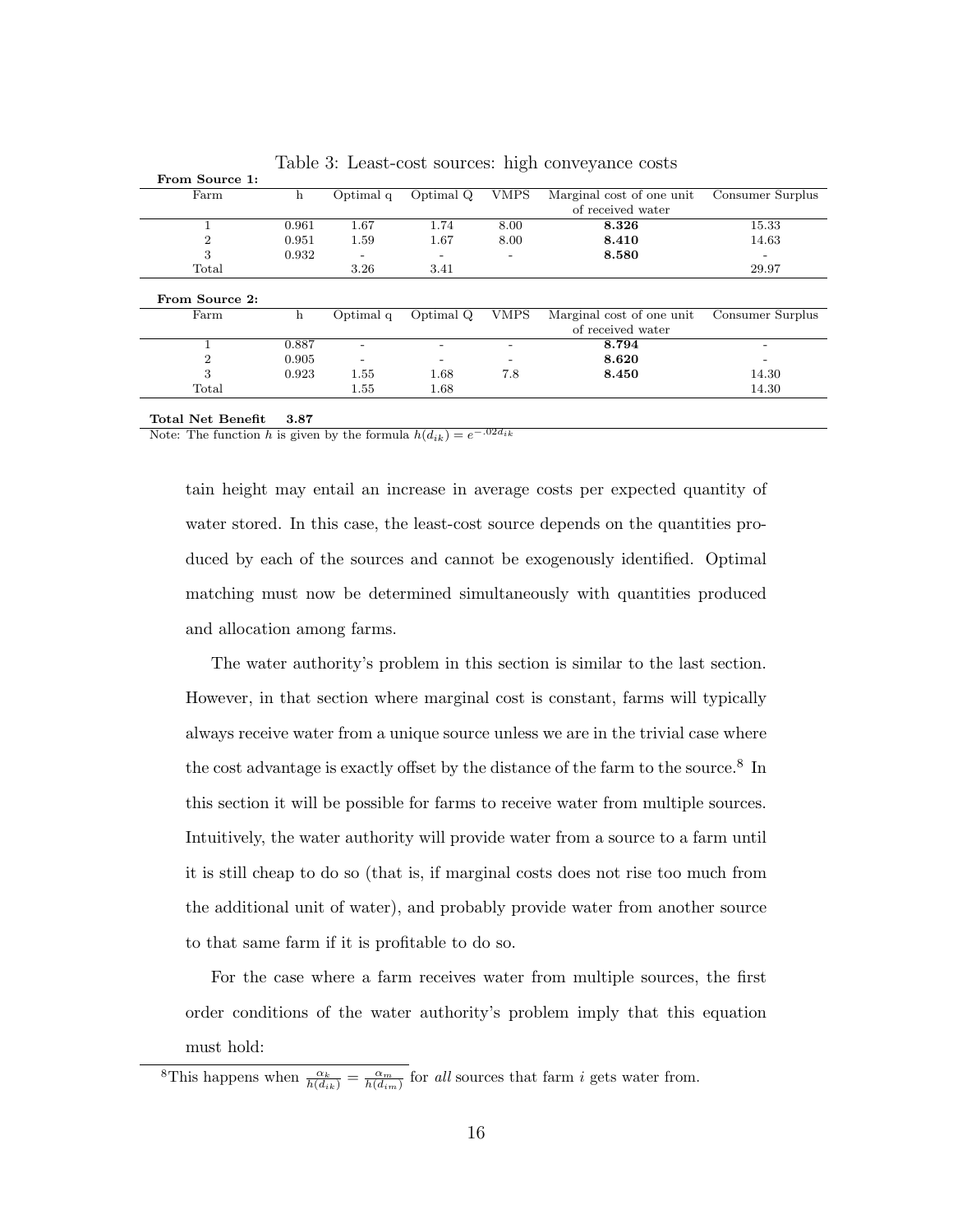$$
\frac{C'_k(Z_k)}{h(d_{ik})} = \frac{C'_m(Z_m)}{h(d_{im})}
$$
\n
$$
(9)
$$

for all sources  $k$  and  $m$  that farm  $i$  receives positive amounts of water. The condition tells us that farms receiving water from multiple sources must have the marginal costs of each source (weighted by the conveyance efficiency  $h$  of that source) equal to each other.

For instance, consider the same network in Figure 2 and suppose that the marginal costs are given by  $C'_1(Z_1) = 2 + 5Z_1$  and  $C'_2(Z_2) = 5 + 2Z_2$  for sources  $S_1$  and  $S_2$ , respectively. Table 4 summarizes the results if we allocate water to the network under three different scenarios: Scenario 1 is the resulting allocation when farm 2 receives water from both  $S_1$  and  $S_2$ ; Scenario 2 is the resulting allocation when farm 2 receives water exclusively from  $S_1$  and Scenario 3 is where farm 2 receives water exclusively from  $S_2$ .

Note that in this table, the allocation in Scenario 1 yields the highest net benefits for the water authority. Indeed, the water authority will balance sourcing water from one source or the other depending on the marginal costs of doing so. We can check that the condition in equation 8 is satisfied by plugging in the values of  $Z_1$  and  $Z_2$  (1.36 and 1.79, respectively) into the weighted marginal costs.

Figure 3 visually shows the information contained in Table 4, as well as the flow of water from sources to farms. Thus, in the economic water network,  $S_1$ provides water to farms 1 and a small proportion to farm 2 while  $S_2$  provides water to farm 3 and on to farm 2.

Two sources are in the same network if they optimally serve a common demand. Two demands are in the same network if they are optimally served by sources that are in the same network.

While in the constant marginal cost case it is straightforward to determine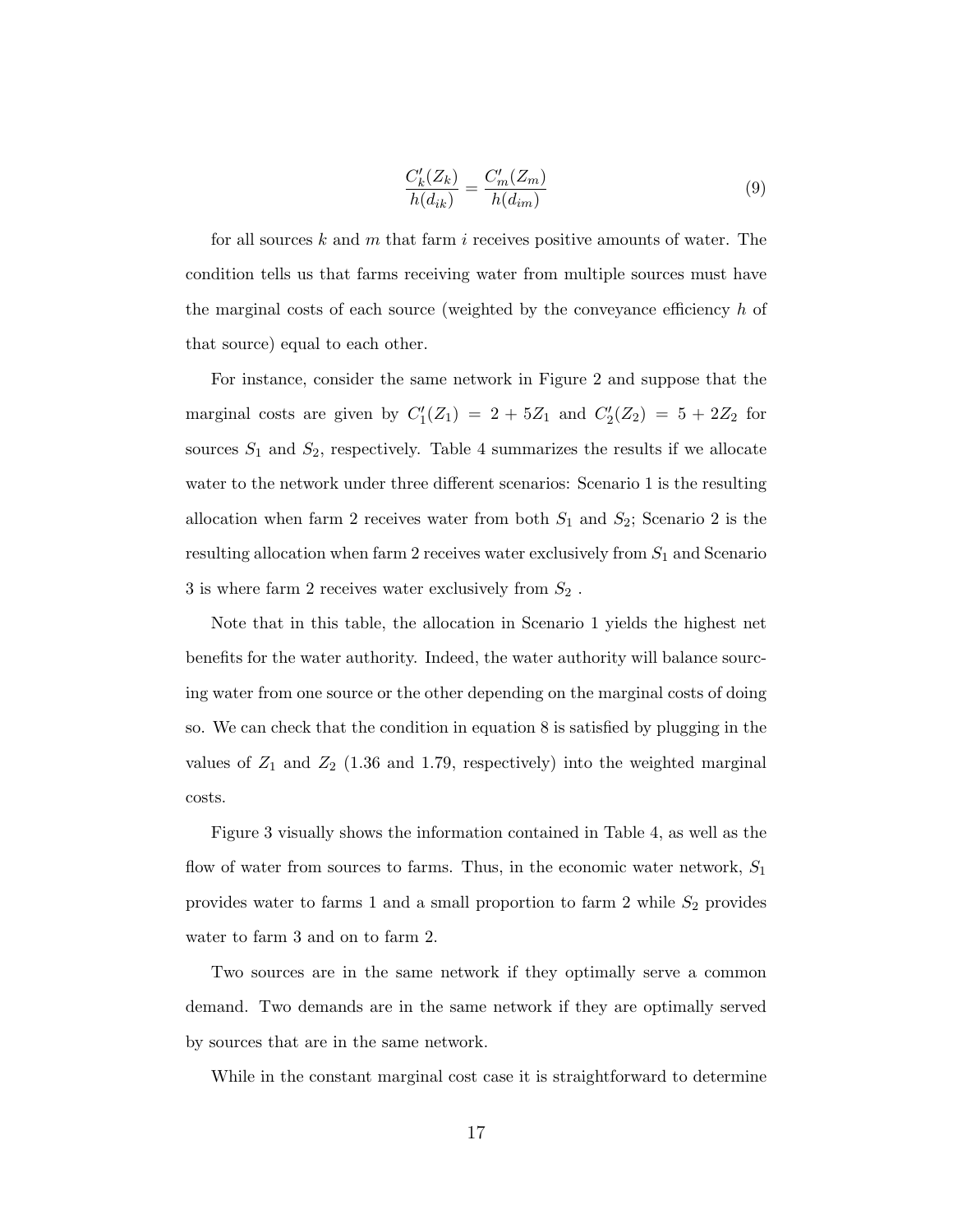Table 4: Summary of results of the network in figure 2 and with increasing cost functions

| Scenario 1: Farm 2 gets water from both sources         |                     |          |                |                               |            |            |         |  |  |
|---------------------------------------------------------|---------------------|----------|----------------|-------------------------------|------------|------------|---------|--|--|
| Farm                                                    | $\overline{h}$ from | h from   | Optimal q      | $\overline{\text{Optimal}}$ Q | Optimal q  | Optimal Q  | Benefit |  |  |
|                                                         | Source 1            | Source 2 | (Source 1)     | (Source 1)                    | (Source 2) | (Source 2) |         |  |  |
| 1                                                       | 0.980               | 9.42     | 1.017          | 1.037                         |            |            | 9.65    |  |  |
| $\boldsymbol{2}$                                        | 0.975               | 9.51     | 0.316          | 0.324                         | 0.66       | 0.69       | 9.24    |  |  |
| 3                                                       | 0.966               | 9.61     |                |                               | 1.06       | 1.10       | 10.05   |  |  |
| Total                                                   |                     |          | 1.33           | 1.36                          | 1.72       | 1.79       | 28.94   |  |  |
| <b>Total Net Benefit</b>                                | 9.40                |          |                |                               |            |            |         |  |  |
| Scenario 2: Farm 2 gets water exclusively from Source 1 |                     |          |                |                               |            |            |         |  |  |
| Farm                                                    | h from              | h from   | Optimal q      | Optimal Q                     | Optimal q  | Optimal Q  | Benefit |  |  |
|                                                         | Source 1            | Source 2 | (Source 1)     | (Source 1)                    | (Source 2) | (Source 2) |         |  |  |
| $\mathbf{1}$                                            | 0.980               | 9.42     | 0.717          | 0.732                         |            |            | 6.92    |  |  |
| $\overline{2}$                                          | 0.975               | 9.51     | 0.671          | 0.688                         |            |            | 6.48    |  |  |
| 3                                                       | 0.966               | 9.61     | $\overline{a}$ |                               | 1.51       | 1.58       | 14.00   |  |  |
| Total                                                   |                     |          | 1.39           | 1.42                          | 1.51       | 1.58       | 27.40   |  |  |
| <b>Total Net Benefit</b>                                | 9.15                |          |                |                               |            |            |         |  |  |
| Scenario 3: Farm 2 gets water exclusively from Source 2 |                     |          |                |                               |            |            |         |  |  |
| Farm                                                    | $\overline{h}$ from | h from   | Optimal q      | Optimal Q                     | Optimal q  | Optimal Q  | Benefit |  |  |
|                                                         | Source 1            | Source 2 | (Source 1)     | (Source 1)                    | (Source 2) | (Source 2) |         |  |  |
| 1                                                       | 0.980               | 9.42     | 1.283          | 1.309                         |            |            | 12.01   |  |  |
| $\sqrt{2}$                                              | 0.975               | 9.51     |                |                               | 0.84       | 0.88       | 8.06    |  |  |
| 3                                                       | 0.966               | 9.61     |                |                               | 0.93       | 0.97       | 8.89    |  |  |
| Total                                                   |                     |          | 1.28           | 1.31                          | 1.77       | 1.86       | 28.96   |  |  |
| Total Net Benefit                                       | 9.34                |          |                |                               |            |            |         |  |  |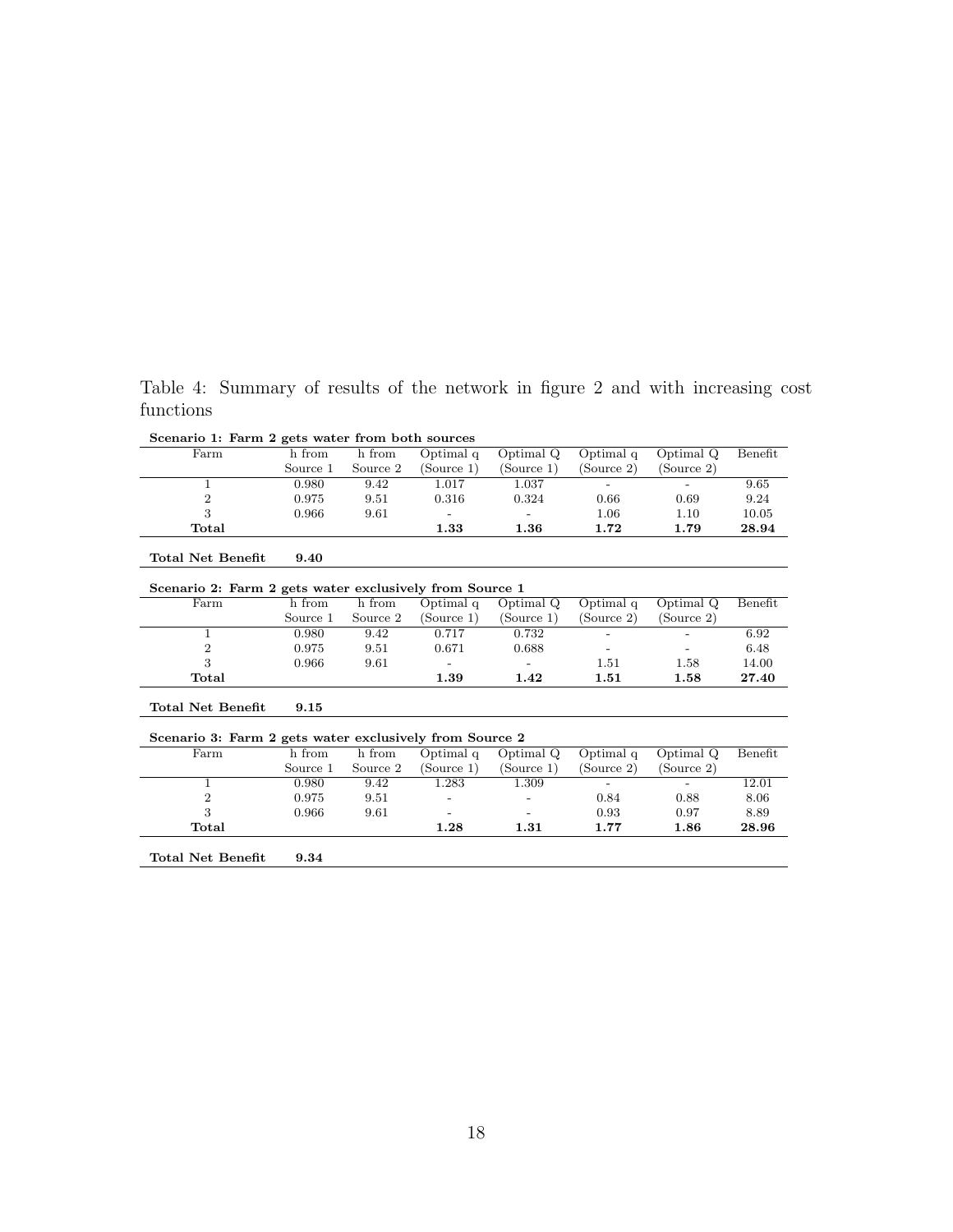

Figure 3: A network with two sources and three farms

the least cost source from which a farm will obtain water, it is more complicated in the case of increasing marginal costs. One straightforward algorithm to solve this is to articulate all possible economic subnetworks of a given potential water network and to compute the allocation that will yield the maximum net benefit for each of this subnetworks. Of course as the number of farms and sources increases, finding the optimal design belongs to the class of "NP-hard" problems.<sup>9</sup> That is, computations using this algorithm become practically infeasible as the number of sources and farms increases.<sup>10</sup> The development of algorithms to determine the least cost source in larger networks is a matter of ongoing research in network economics.

#### 6 Endogenous location of sources

Consider a water authority that faces substantial fixed cost that limits its ability to build multiple water sources. Thus, a related problem of efficient water distribution is where to place a source among potential locations for these

<sup>&</sup>lt;sup>9</sup>See, e.g. Garey and Johnson [11].

 $10$ In practice, computer scientists often use approximation theory to obtain good, not perfect, solutions.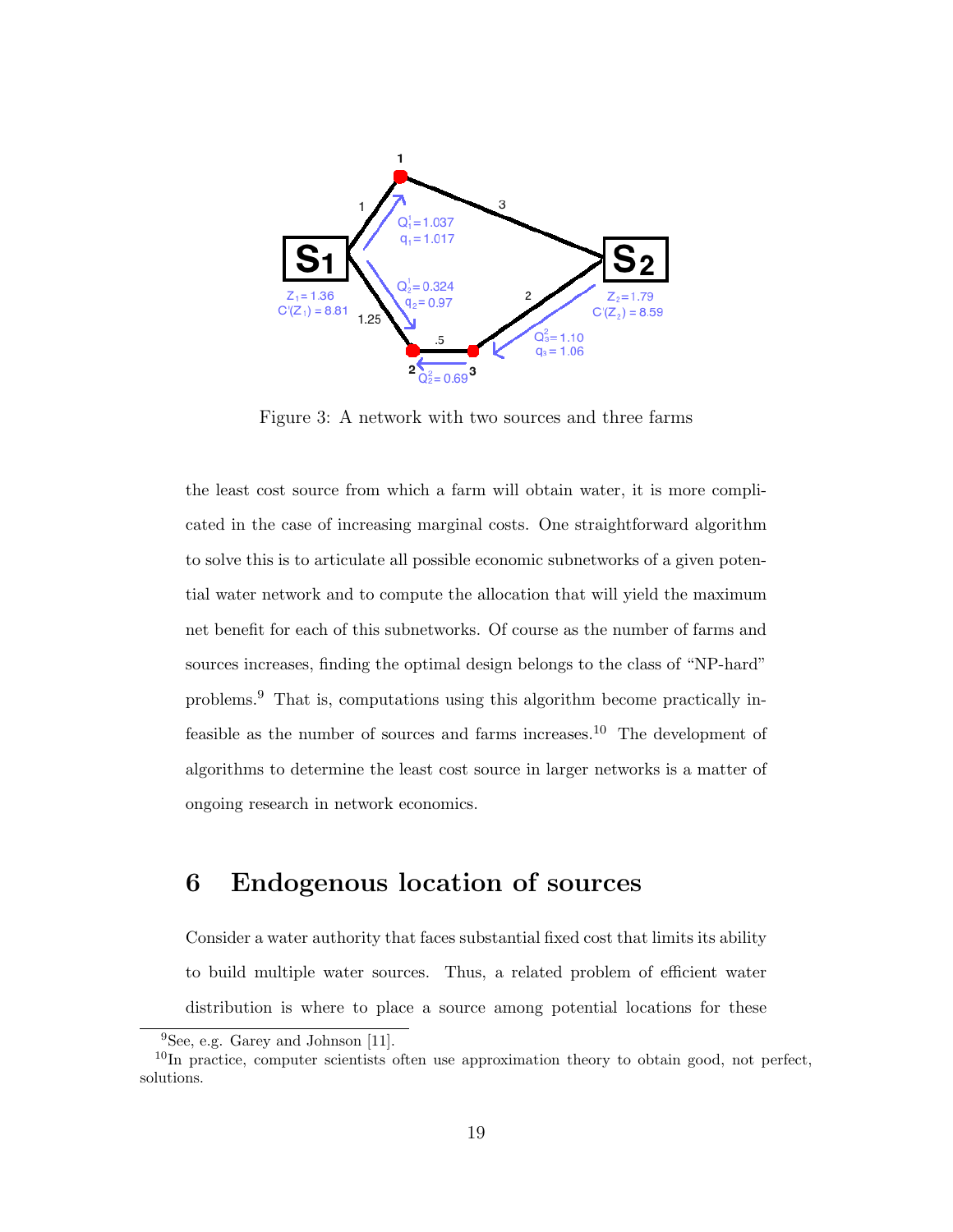sources. This section focuses the discussion on the problem of locating one source out of several locations and that the cost of building the infrastructure is the same across all locations. For example, suppose that only one of the two potential sources illustrated in Figure 2 can be developed, i.e. either  $S_1$  or  $S_2$ .<sup>11</sup>

In principle, we want to place our source in the location that maximizes the social net benefit. In doing so there are two things to consider. First, we have to consider the distance of each farm from the source because the farther away farms are from it the less water it receives, which in turn lowers the payoff to the farm. Second, we have to consider the cost of producing water. If marginal costs are sufficiently low such that it is optimal to send positive amounts of water to all farms, then we only have to consider the efficiency of transporting the water to these farms. However, when marginal costs are high, not all farms will be served and the water authority has to consider only the returns to the farms that are relatively nearer to the source. Indeed if the marginal cost of producing water is close to zero, the problem of locating one source in the water network is equivalent to the problem of finding the source with the highest efficiency, that is, the location which has the highest sum of the function  $h$ . The intuition is that since all farms will be served because of the (almost) zero marginal cost, the source that yields the highest sum of  $h$  will have the highest percentage of their water released reaching the farms. In the example in Figure 2, if marginal cost were zero then the location of the source will be  $S_1$ .

However, if marginal cost were high or rising, then some agents in the water network may not be served. The water authority therefore has to give priority to the payoff to the agents who are closer to the head. This will give the highest social net benefit among all possible locations for the source. As with

<sup>&</sup>lt;sup>11</sup>These source locations may be multiple upstream reservoirs, lakes and/or deep and shallow tubewells. This implicitly includes the choice between surface water and groundwater.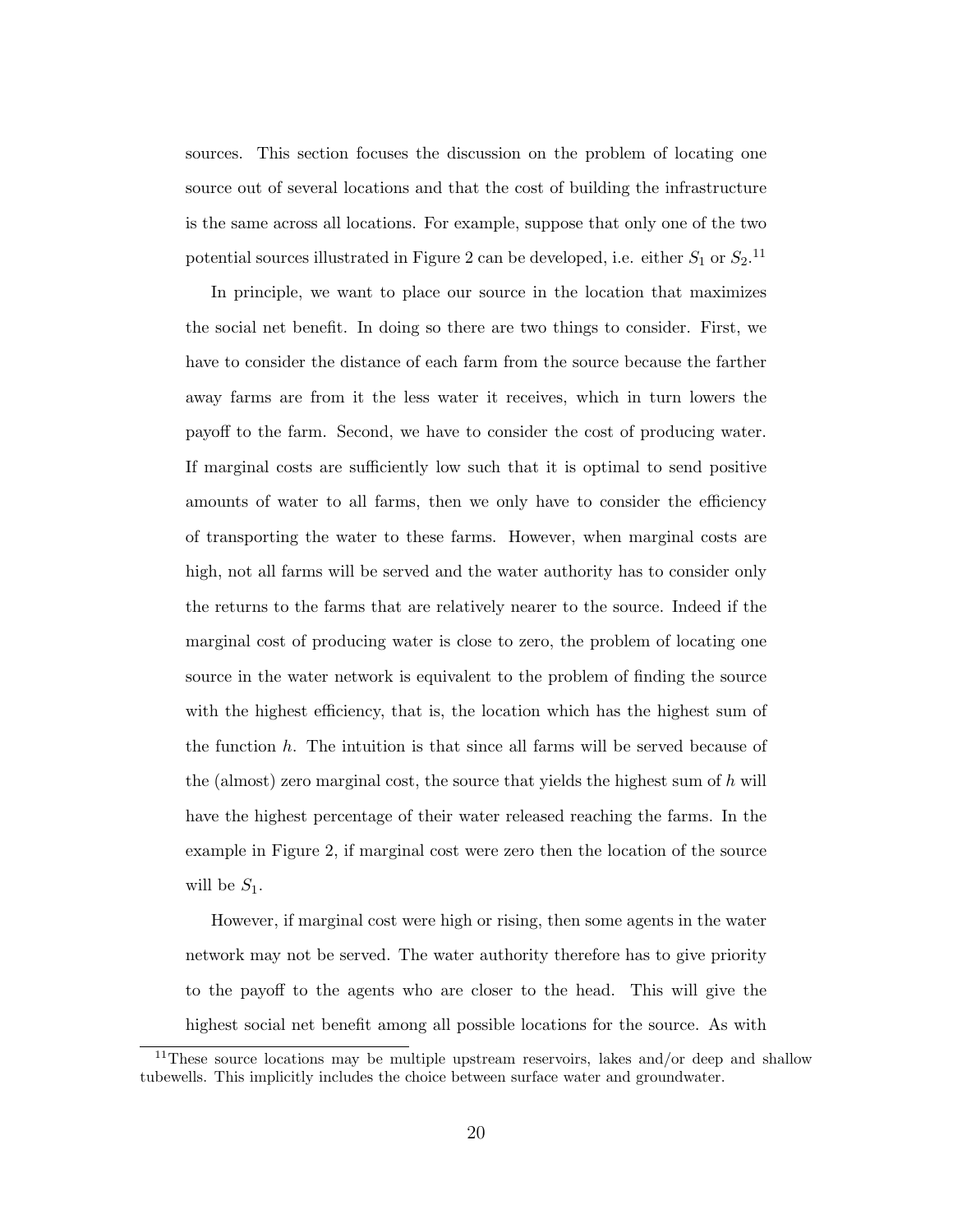the previous section on increasing marginal costs, a straightforward algorithm to determine the most efficient source location is to list all possible economic subnetworks of a given potential location and to compute the allocation that will yield the maximum net benefit for each of this subnetworks. But as the number of potential sources and number of farms increases, this "brute force" algorithm may be difficult to implement.

### 7 Cost Sharing Mechanisms and Equity

#### 7.1 Cost sharing mechanisms

Finally it is interesting to look at cases that examine desirable properties beyond efficiency. We have so far characterized allocations within the water network when we charge marginal cost. However, there may be several problems with marginal cost pricing. In this subsection, we discuss two potential equity problems: First, there may be head-tail inequities inasmuch as consumer surpluses for tail farmers are relatively small. Second, marginal cost pricing may be unnecessarily onerous if it generates a revenue surplus. Johansson et al. [13] document many alternative mechanisms to marginal cost pricing that address other important dimensions of allocation, especially equity concerns. Here we consider fixed fee, equal pricing, and lump sum transfers.

In many countries, farmers are charged a fixed fee, which is below marginal costs. This mechanism suffers from the classic "head-tail" problem where farmers that are closer to the source (the "head" farmers) overdraw water and farmers that are far from the source (the "tail") under-draw water, relative to the efficient solution.<sup>12</sup> This type of inefficiency has a close parallel to the aver-

<sup>&</sup>lt;sup>12</sup>It should be noted that head farmers using more water than tail farmers is not an *a priori* indicator of inefficiency since this phenomenon is true even in the efficient solution.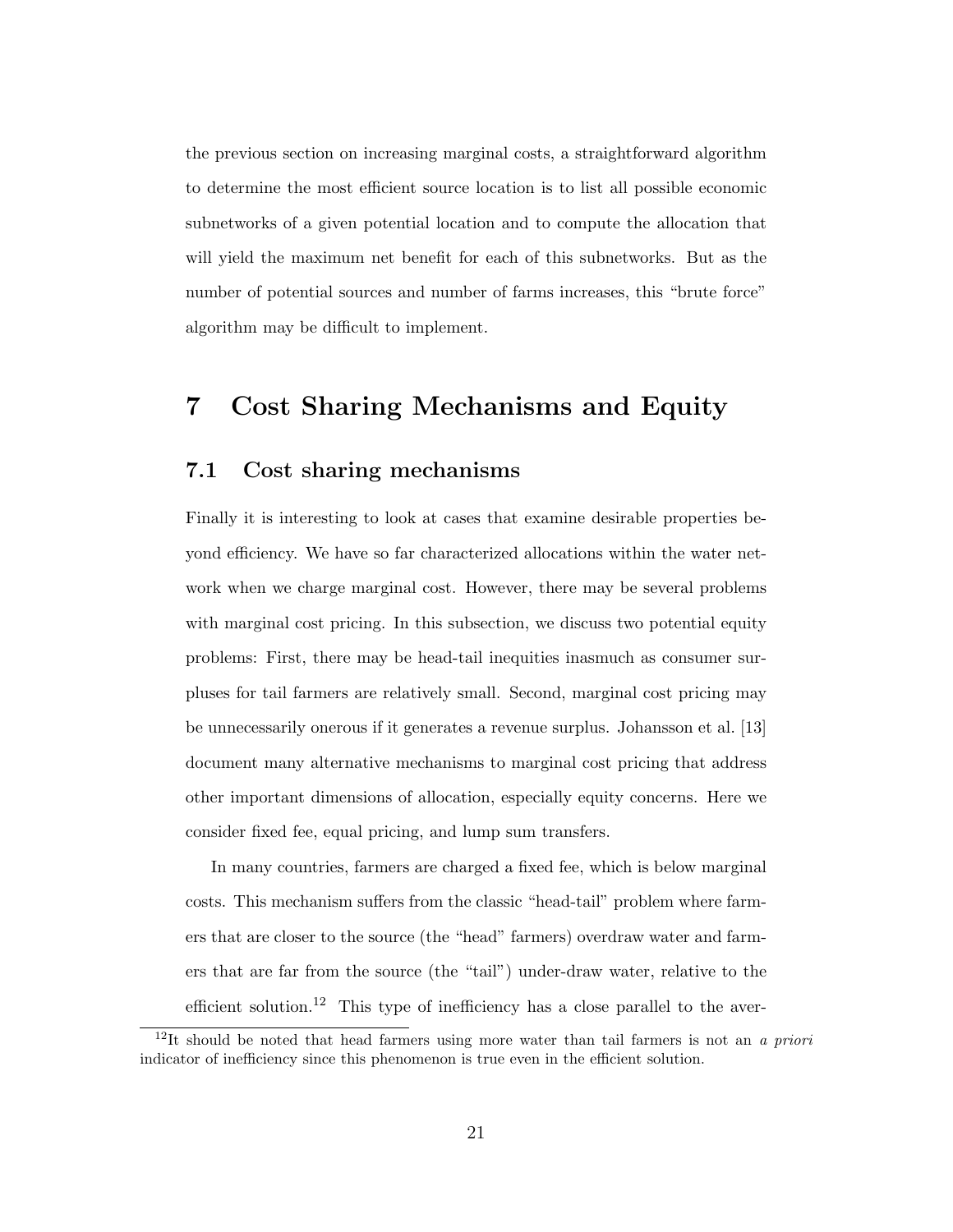age cost sharing mechanism in the mechanism design literature and has been quantified in several network problems.<sup>13</sup>

Another candidate mechanism is equal pricing (EP), which maximizes the surplus of the agents subject to the condition that agents pay the same price per unit of received water and the water authority recovers some proportion of total cost. This mechanism generates a price for each farmer that divides the total cost of producing the water with the proportion of his received water to the total amount of received water by all of the farmers. That is, each farmer's total water bill is  $\frac{q_i}{\sum_i}$  $\frac{q_i}{q_i q_i} C(Z)$ . The main advantage of EP is that at the equilibrium the agents with similar utilities will demand the same amount of water in their farms and will be charged the same price. In particular, this implies that agents with similar utilities get the same net benefit (a key property in the fairness literature named *equal treatment of equals*). Using the same parameters as in Table 1, Table 5 below shows the allocation of received water, price per unit of received water and consumer surplus under the EP mechanism are equalized.

The main downside of EP is that it is inefficient relative to the case where we charge marginal cost. In table 5, we can see that agents will receive the same amount of water at their farms. Therefore, agents who are farther away from the source are sent a larger amount of water. This is contrary to the efficient allocation, where agents closer to the source are sent larger amounts of water than agents farther away to the source. The allocation given by EP generates a loss in the consumer surplus equal to .18, which equals a loss of 28% of the net social benefit below the efficient solution.

One way of pursuing equity without sacrificing efficiency is the mechanism of marginal cost pricing with lump sum transfers. For example the head farmers in table 1 could be charged lump sum taxes that are distributed to the tail

<sup>13</sup>See Moulin [17] for a comparison of the average cost, marginal cost and serial cost. See Juarez [14] for a comparison of the average cost relative to the random priority mechanism.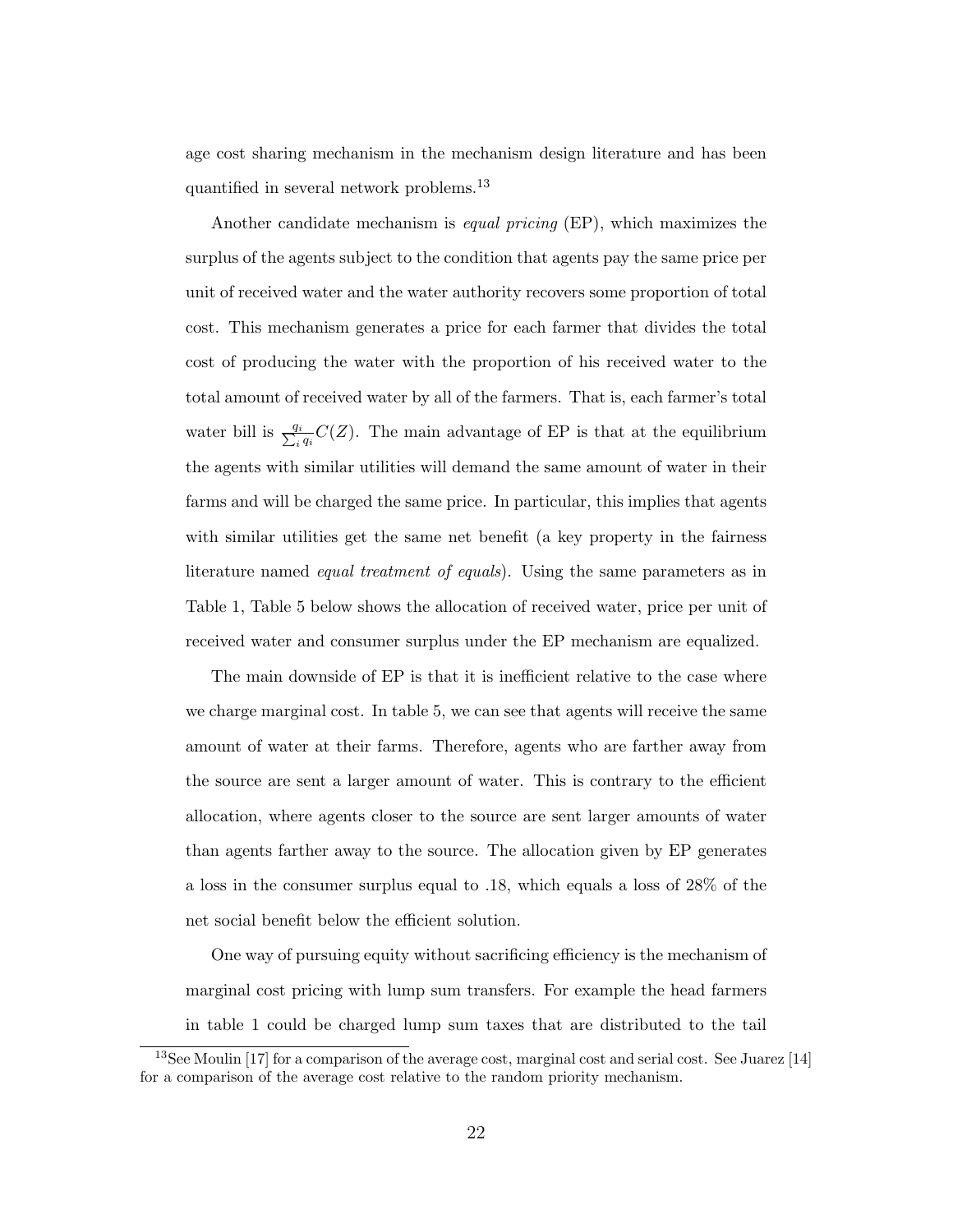| 10001 vou www. |      |      |      |       |                          |                      |                  |
|----------------|------|------|------|-------|--------------------------|----------------------|------------------|
| Farm           | h    | q    | Q    | Price | Price per unit           | Benefit              | Consumer Surplus |
|                |      |      |      |       | of received water        |                      |                  |
|                | 0.98 | 0.97 | 0.99 | 9.03  | 9.27                     | 9.26                 | 0.23             |
| $\overline{2}$ | 0.96 | 0.97 | 1.01 | 9.03  | 9.27                     | 9.26                 | 0.23             |
| 3              | 0.94 | 0.00 | 0.00 |       | $\overline{\phantom{a}}$ |                      |                  |
| 4              | 0.91 | 0.00 | 0.00 |       |                          |                      |                  |
| 5              | 0.89 | 0.00 | 0.00 |       |                          |                      |                  |
| 6              | 0.85 | 0.00 | 0.00 |       |                          |                      |                  |
| 7              | 0.79 | 0.00 | 0.00 |       |                          |                      |                  |
| Total          |      | 1.95 | 2.01 |       |                          | $\boldsymbol{18.52}$ | 0.46             |

Table 5: A mechanism that charges the served farmers the same price per unit of received water

farmers in accordance with a specific equity criterion. Since transfers are lump sum, they will not affect the optimal quantities of water demanded.

Trying to redistribute towards farmers with lower net benefits is problematic, however. Horizontal equity does not demand redistribution since, from an ex-ante point of view, farmers are typically not equal. Head farmers have the advantage of being close to the source, which confers a natural advantage over tail farmers. And even if the government is pursuing vertical equity, there is no necessary reason for building redistribution into each and every project. The government is likely to have more efficient mechanisms for addressing basic needs and redistributing income than burdening individual projects with those requirements (Kaplow and Shavell [15]). This does not mean, however, that equity and efficiency are incompatible in irrigation pricing.

Another drawback of marginal cost pricing is that it may leave a revenue surplus above the appropriate level of cost recovery. First, marginal cost may be rising in the relevant range such that marginal cost pricing leaves a surplus above full costs. Second, under the principle of benefit taxation, directbeneficiary farmers should only be responsible for the proportion of costs equal to the ratio of direct to total benefits. Indirect beneficiaries may include commercial interests who benefit from increased agricultural production and consumers who benefit from lower prices (Roumasset [20], [21]). One mechanism for limiting charges to direct beneficiaries while maintaining the efficiency prop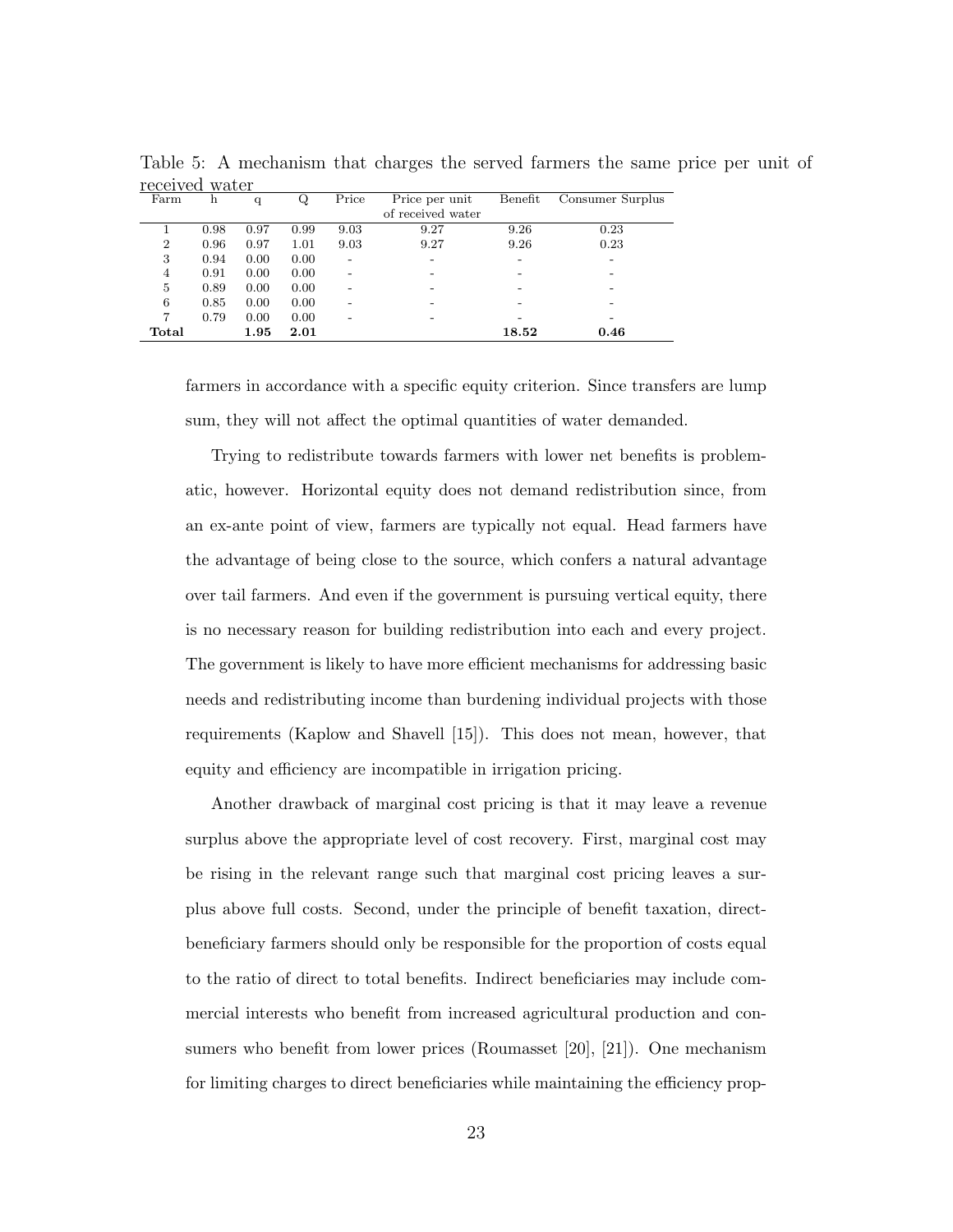erty of marginal cost pricing is the lump sum transfer approach described above. Here we consider a particular form of lump sum transfers, a block pricing scheme (BP mechanism) that leaves farmers with the same ratio of charges to benefits. There are several steps involved in BP: First, the water authority must identify the revenue target, that is, the percentage of total cost that should be recovered from direct beneficiaries. Second, the revenue requirement must be allocated among individual farmers. The BP mechanism charges every served farmer a first tier price at which they will be entitled to draw a certain amount of (sent) water,  $Q_i^e$ . For quantities exceeding the first block, prices are set equal to the constant marginal cost. The mechanism sets the quantity of the first block such that the ratio of costs to benefits is equal for each farmer and the revenue collected from direct beneficiaries is equal to the target revenue. Figure 4 illustrates. In figure 4, the  $i<sup>th</sup>$  farmer pays the horizontally-shaded area in exchange for total benefits equal to the sum of the horizontally and vertically-shaded areas.



Figure 4: The block pricing mechanism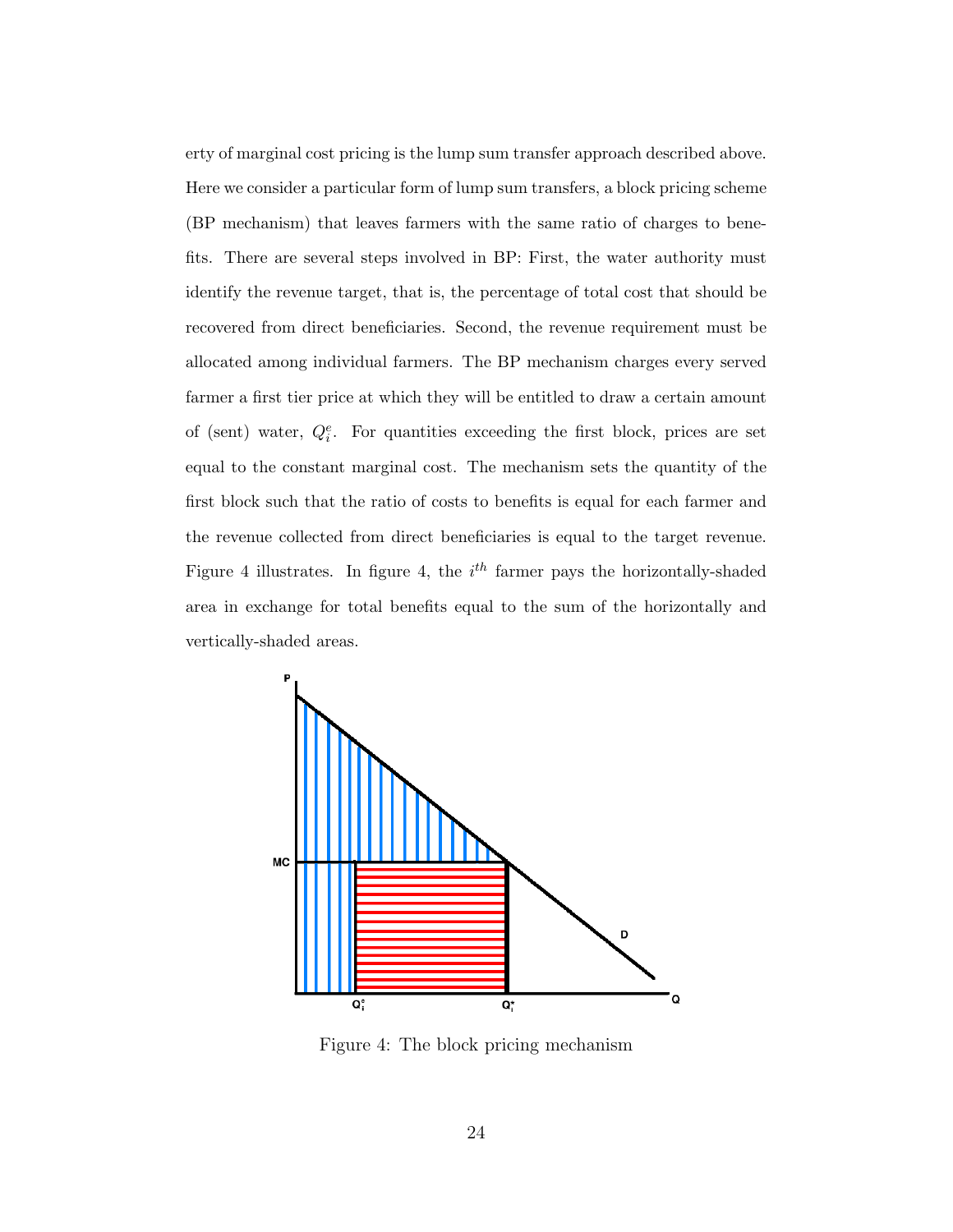In order to compute for the entitlements and the charges under the BP mechanism, the following steps can be followed. First, we determine the indirect benefits at the optimal solution,  $IB^*$ , through a cost-benefit exercise. Given  $IB^*$  and the total benefits at the optimal solution,  $DB^*$ , we can compute the revenue target by using the formula  $RT^* = \frac{DB^*}{DB^* + IB^*} \times MC \times Z^*$  , where  $MC$ is the marginal cost and  $Z^*$  is the total optimal amount of sent water. The proportion of total benefits that will satisfy the revenue requirement is therefore  $\pi^* = \frac{MC \times Z^*}{DB^* + IB^*}$ . To compute each farmer's entitlement, we then solve for  $Q_i^e$  in:  $MC(Q_i^*-Q_i^e)$  $\frac{Q_i^z - Q_i^z}{B_i} = \pi^*$  where  $Q_i^e$  is the entitlement for farmer i,  $Q_i^*$  is the optimal amount of sent water to farm  $i$ , and  $B_i$  is the benefit for farm  $i$  (area under the demand curve to the left of  $Q_i^*$ ).

Table 6 provides an illustration of the BP mechanism based on the parameters in Table ??. Suppose that indirect benefit is  $IB^* = 5.52$ . Given that  $IB^* = 19.82$ ,  $MC = 9$  and  $Z^* = 2.13$ , the revenue target is  $RT^* =$  $\frac{19.82}{19.82+5.52}$   $(9 \times 2.13) = 15$ . The proportion of total direct benefits that satisfies the revenue target given  $DB^*$ ,  $IB^*$ ,  $MC$  and  $Z^*$  is then  $\pi^* = 0.76$ , which is given in column 6 of table 6. Given  $\pi^*$ ,  $MC$ ,  $Q_i^*$  in column 4 and the direct benefits  $B_i$  in column 5 of table 6, we are able to obtain the entitlements and the corresponding charges for each of the served farmers by the formula  $MC(Q_i^*-Q_i^e)$  $\frac{\mathcal{L}_i - \mathcal{L}_i}{B_i} = 0.76$ . The list of entitlements to each farmer is given in column 7 while the charges are given in column 8. Accordingly, the individualized entitlements achieve proportional benefit taxation for all farmers. In practice, the entitlements might be set according to farmer category to economize on administrative costs. Higher indirect benefits, lower  $MC$ , and higher water demands would all lead to higher farmer surpluses. Since the farmer subsidies implicit in the entitlements are inframarginal, they are lump sum transfers and do not distort the quantity decisions.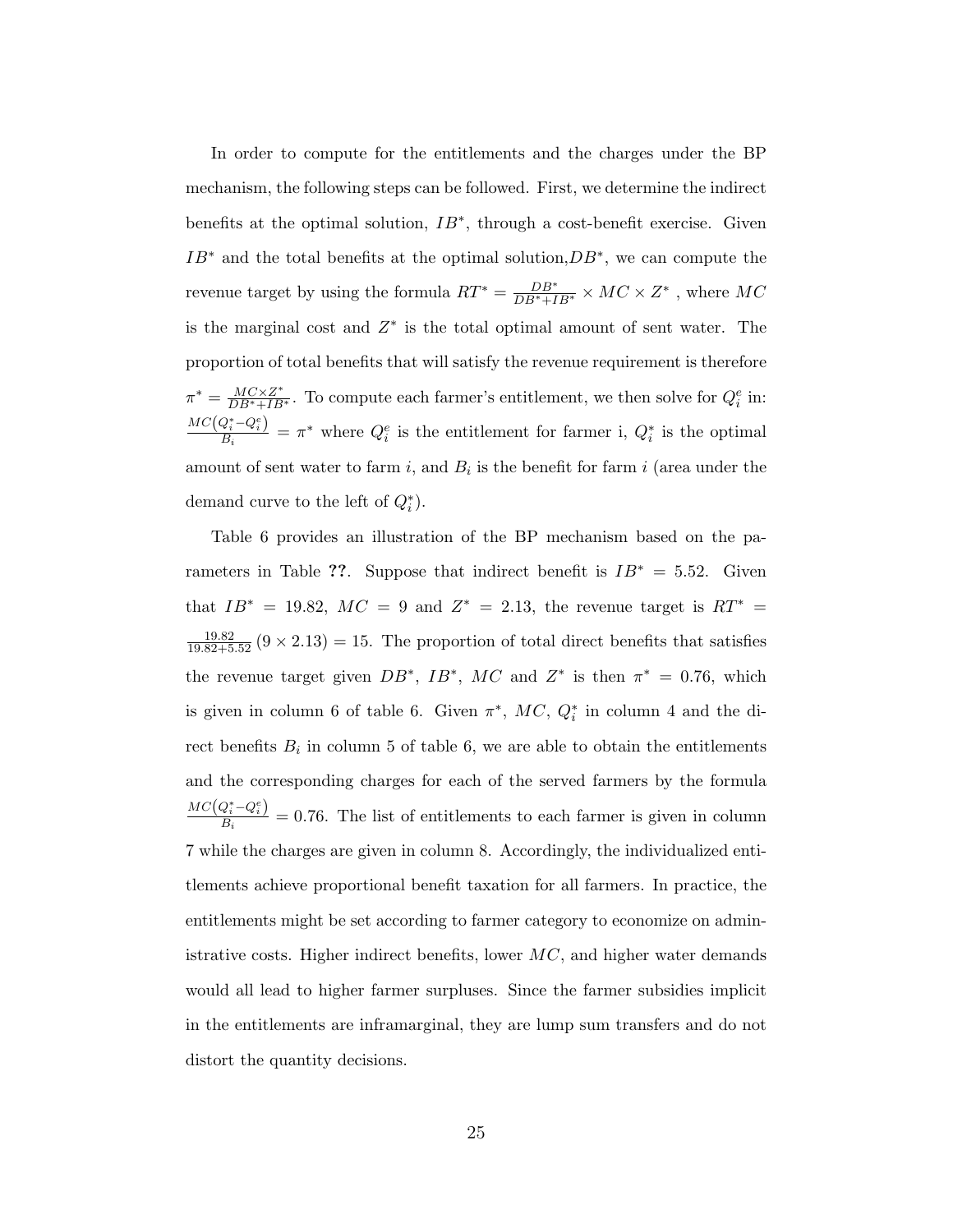|                |      |                       |                       |         | $\sim$                | $\sim$       |                               |
|----------------|------|-----------------------|-----------------------|---------|-----------------------|--------------|-------------------------------|
| Farm           | h    | Optimal q             | Optimal Q             | Benefit | Ratio of Charges      | Entitlements | Charges                       |
|                |      | $\langle q^* \rangle$ | $\langle Q^* \rangle$ | $B_i$   | to Benefits $(\pi^*)$ | $(Q_i^e)$    | $\lceil MC \rceil$<br>$Q^e$ ) |
|                | 0.98 | 0.82                  | 0.83                  | 7.85    | 0.76                  | 0.17         | 5.94                          |
| $\overline{2}$ | 0.96 | 0.63                  | 0.66                  | 6.13    | 0.76                  | 0.14         | 4.64                          |
| 3              | 0.94 | 0.44                  | 0.47                  | 4.34    | 0.76                  | 0.11         | 3.28                          |
| $\overline{4}$ | 0.91 | 0.15                  | 0.17                  | 1.51    | 0.76                  | 0.04         | 1.14                          |
| 5              | 0.89 | 0.00                  | 0.00                  | 0.00    |                       |              |                               |
| 6              | 0.85 | 0.00                  | 0.00                  | 0.00    |                       |              |                               |
| ⇁              | 0.79 | 0.00                  | 0.00                  | 0.00    |                       |              |                               |
| Total          |      | 2.05                  | 2.13                  | 19.82   |                       |              |                               |
|                |      |                       |                       |         |                       |              |                               |

Table 6: Block pricing for a revenue target of 15

Note: See text on the computation of columns 6 to 8. Marginal cost is equal to 9.

### 8 Compensation mechanisms

In the above setting where the source is known, farmers are inherently unequal by virtue of their locations relative to the source. In contrast, consider an endogenous facility-location problem wherein agents are uniformly distributed in a linear network and there are two potential equal-cost facilities at each extreme, only one of which can be developed (for example due to fixed costs). Picking the facility at one extreme will benefit agents who are closer to that facility and harm the agents who are closer to the other extreme of the network.<sup>14</sup> In this case, the BP mechanism would violate equal treatment of equals and some additional compensation may be appropriate.

To see this, suppose that we have three farms and two potential sources. Farm 1 is closest to source 1 and farm 3 is closest to source 2 while farm 2 is in the middle of farm 1 and 3. The distance between each farm is 1 kilometer, and the distance from source 1 to farm 1 and from source 3 to farm 3 is likewise 1 kilometer. Assume that  $VMPS_i = (10 - q_i)h(d_{ik})$  for all farms and each source has the same marginal cost, that is,  $C_k(Z_k) = 9.5$  for both potential sources 1 and 2. Assume the  $h$  function is the same as that in the section dealing with a linear network. For the sake of transparency, assume also that there are no indirect benefits such that inframarginal block pricing is not called for. Table 7

<sup>&</sup>lt;sup>14</sup>This harm might be coming due to the loss in value of the land and will also result in an unequal distribution of the benefits, since the agents closer to the facility will get a larger benefit.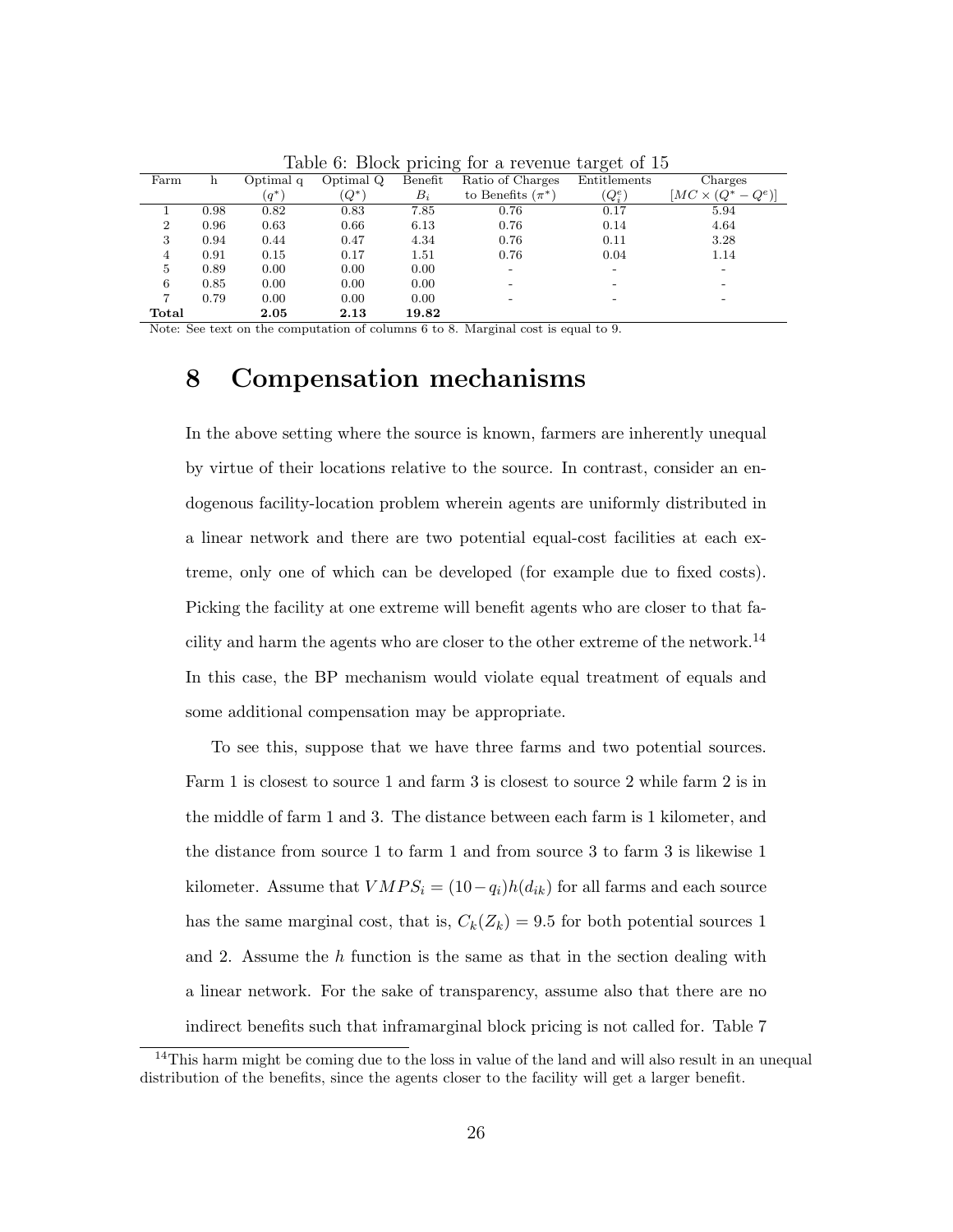| Farm           | h    | Optimal q                | Optimal Q | VMPS | Benefit                  | Consumer Surplus |
|----------------|------|--------------------------|-----------|------|--------------------------|------------------|
|                | 0.98 | 0.31                     | 0.31      | 9.50 | 3.03                     | 0.05             |
| 2              | 0.96 | 0.11                     | 0.12      | 9.50 | 1.12                     | 0.01             |
| 3              | 0.94 | $\overline{\phantom{a}}$ |           | 9.42 | $\overline{\phantom{a}}$ |                  |
| Total          |      | 0.42                     | 0.43      |      | 4.15                     | 0.05             |
| From Source 2: |      |                          |           |      |                          |                  |
| Farm           | h    | Optimal q                | Optimal Q | VMPS | Benefit                  | Consumer Surplus |
|                | 0.94 |                          |           | 9.42 |                          |                  |
| 2              | 0.96 | 0.11                     | 0.12      | 9.50 | 1.12                     | 0.01             |
| 3              | 0.98 | 0.31                     | 0.31      | 9.50 | 3.03                     | 0.05             |
| Total          |      | 0.42                     | 0.43      |      | 4.15                     | 0.05             |
|                |      |                          |           |      |                          |                  |

Table 7: Optimum values in the symmetric example if source 1 or source 2 is chosen From Source 1:

shows the optimal amounts if source 1 and source 2 is chosen.

From the point of view of the water authority in this example, it does not matter whether to build source 1 or source 2 since it yields the same net social benefit. However, from an equity point of view, the choice whether to build source 1 or source 2 has implications on the welfare of farmer 1 and farmer 3. Indeed, if source 1 is built then farmer 3 gets no allocation of water and hence no consumer surplus. But if source 2 is built then farm 3 now gets a positive allocation and farm 1 receives nothing.

A simple compensation mechanism is to implement lump sum transfers that leave every agent with the same benefits regardless of which project is chosen. For instance, if there were an equal chance of either source to be built in Table 7, then the lump sum tax that would take away .025 units of consumer surplus from farmer 1 if source 1 is built and transferred to farmer 3. This simple scheme thus leaves all farmers indifferent between the development of source 1 or source 2. (Farmer 2 is already indifferent without transfer.) In this example, this compensation mechanism satisfies equal-treatment-of-equals. This same principle can be generalized to non-symmetric distances, general network structures and different probabilities of projects being implemented by designing transfers that leave farmers indifferent between sources developed.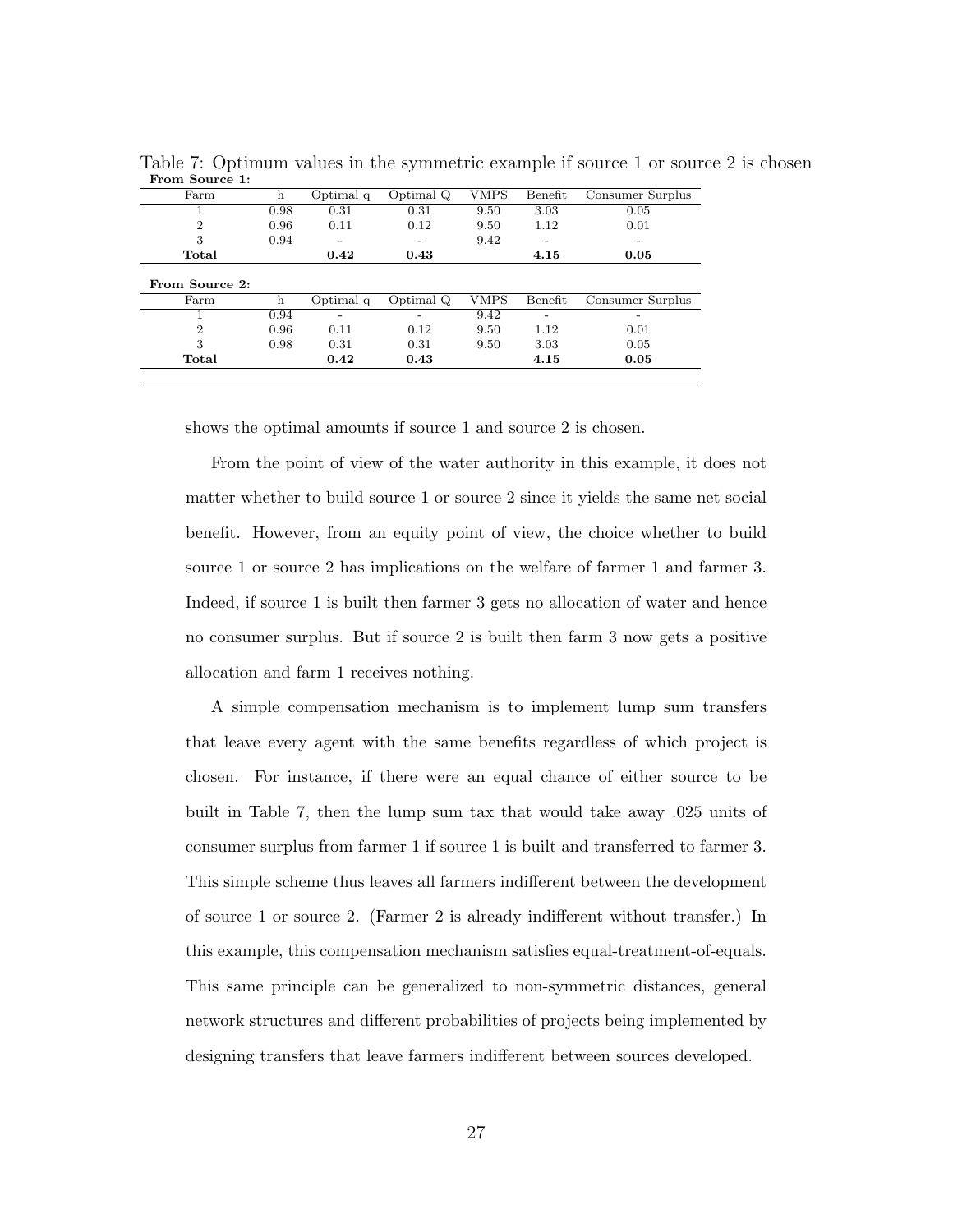# 9 Concluding remarks and some open questions

This paper has demonstrated how network economics can be a useful approach generalizing principles of efficient and equitable irrigation development. For the case of given headworks and canals, we first determine optimal matching between sources and farmers by the principle of least cost in terms of water received. If farms optimally get water from the same source according to the least cost principle, then they are in the same economic subnetwork. The equimarginal principle then says that water should be allocated among farmers in the same economic subnetwork such that the values of marginal products reckoned at the source  $(VMPS)$  are equal. In case only one source can be developed as in the section dealing with the endogenous location of sources, one applies the equimarginal principle to each potential source and chooses the source with the highest resultant welfare. Where volumetric pricing is feasible and farm productivities can be estimated, there is no need to compromise efficiency for equity inasmuch as lump sum transfer can achieve the equity objective in question without violating marginal cost pricing. Block pricing may be a convenient way to implement said transfers. We believe that future research is warranted to generalize these principles to the case of many sources and farmers with fully endogenous development of sources and canals.

The principles derived in this paper can be extended in several ways. First, a water basin may contain possible sources that could potentially be developed, for example, a lake, different points in a river, deep tubewells, shallow tubewells and rainfed reservoirs. Which of these should be developed cannot be determined by cost-benefit analysis of each individual source. Rather the gain from adding a particular source depends on what other sources and transmis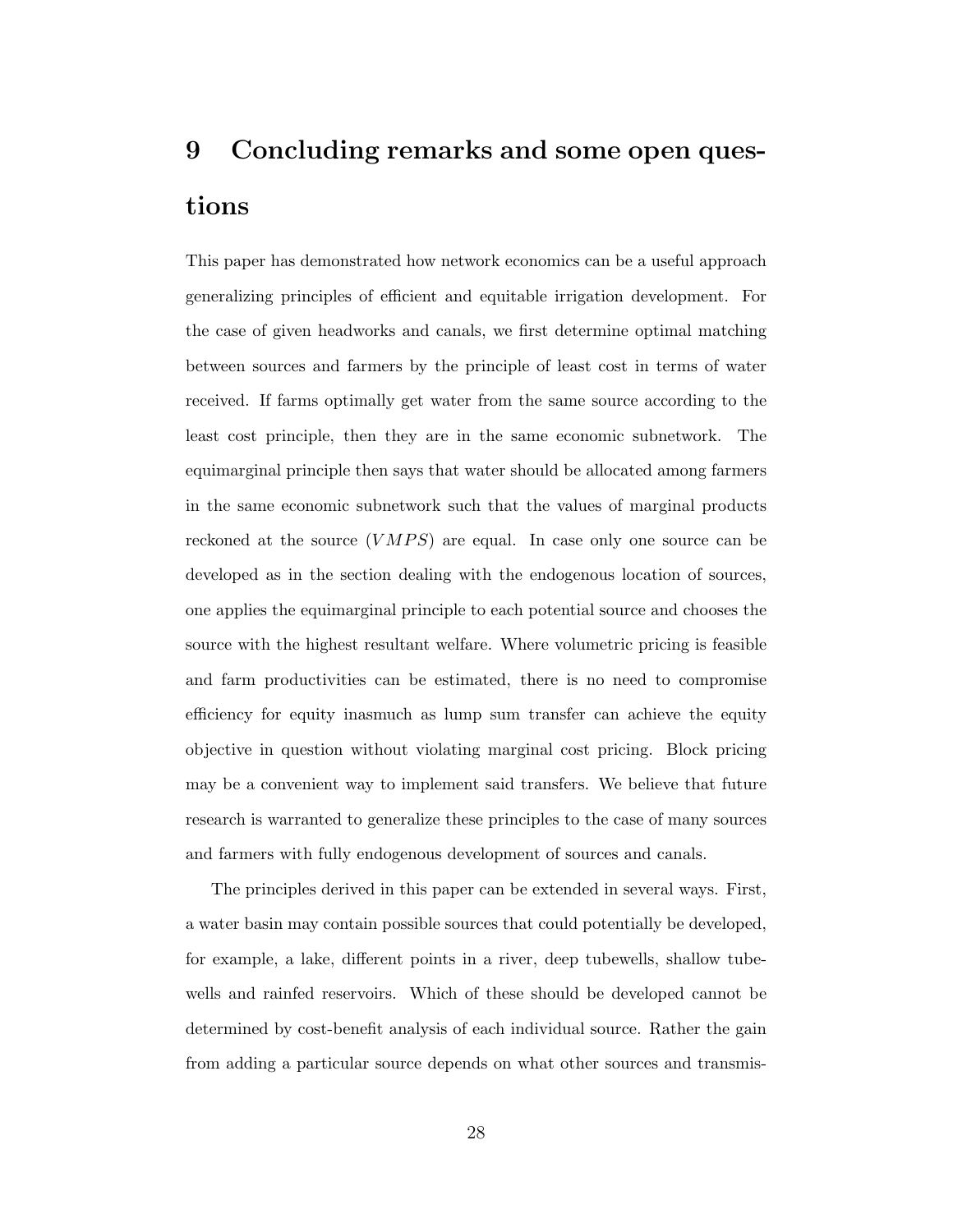sion networks might be developed. Network economics can also be extended across inter-basin water transfers.<sup>15</sup> This involves more than just a comparison of two networks with and without a connection. As with sources within a basin, connecting sources has implications for the transmission network and water allocation. A second extension involves dynamics, especially involving conjunctive use. As detailed in another chapter (Jandoc et al. Chapter XX in this Handbook), which source is used to deliver water to a particular farm changes over time. For example, as groundwater scarcity increases, then the economic network may also change. This has implications, in turn for both allocation and optimal connectivity.

Applying and extending these principles may be facilitated by network economists working together with engineers and computer scientists, starting with a small number of endogenous sources and possible connections to farmers. Together, we believe they can advance a new generation of irrigation engineering.

 $15$  For a description in inter-basin transfers, see e.g. Ghassemi and White  $[12]$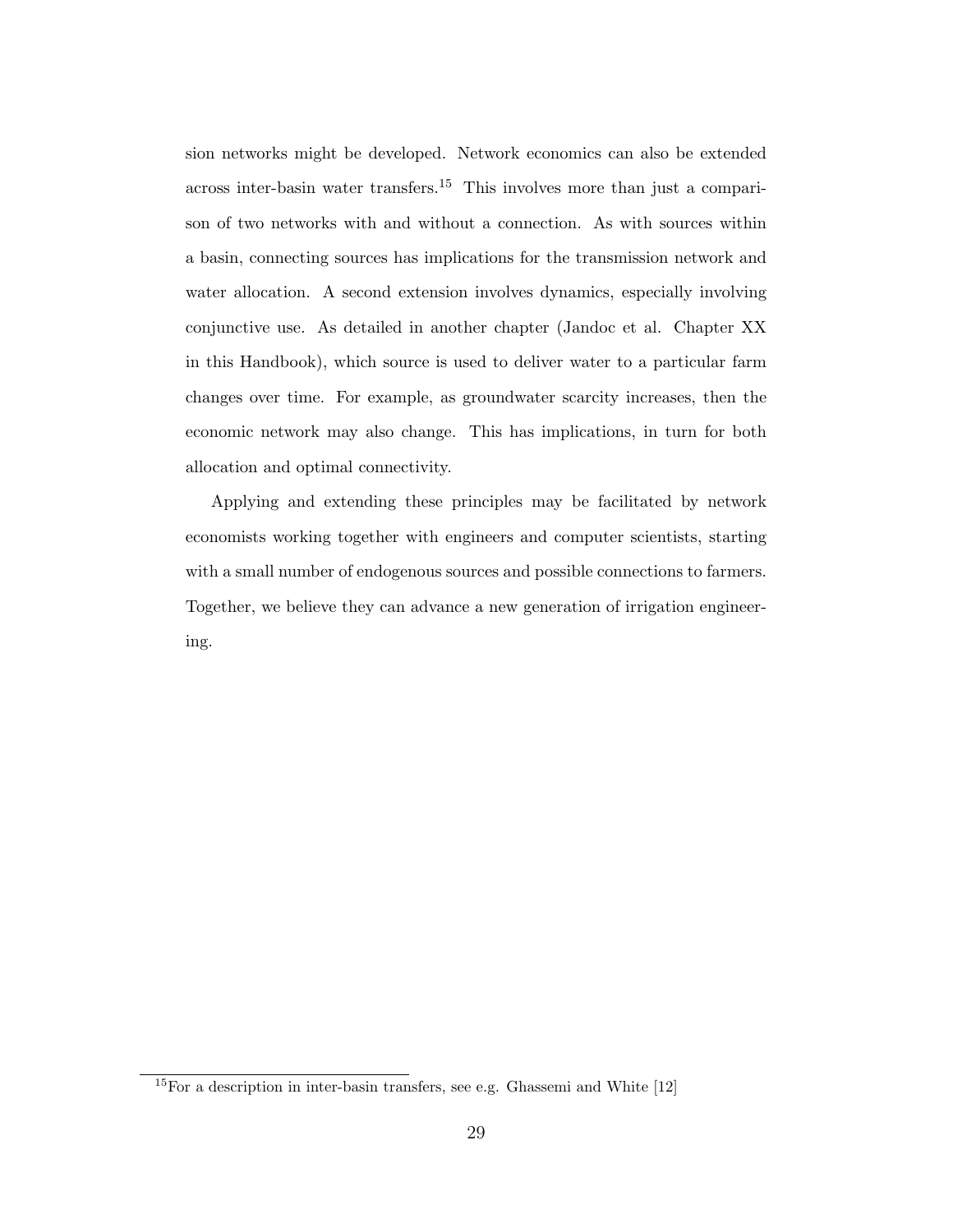# 10 Appendix

In this Appendix, we derive the first order conditions of the problem given in equation 6. Recall that the problem is:

$$
\max_{Q,Z} \sum_{k} \left[ \sum_{i=1}^{N} \int_{0}^{Q_i^k} VMPS_i^k(\theta) d\theta \right] - C_k(Z_k)
$$

subject to

$$
Z_k = \sum_i Q_i^k
$$

and the non-negativity constraints

 $Q_i^k \geq 0$ 

The Lagrangian is given by:

$$
L = \sum_{k} \left[ \sum_{i=1}^{N} \int_{0}^{Q_i^k} VMPS_i^k(\theta) d\theta \right] - C_k(Z_k) - \lambda_k (Z_k - \sum_{i} Q_i^k)
$$

Taking the partial derivatives of the Lagrangian over the variables of interest yields:

$$
\frac{\partial L}{\partial Q_i^k} = VMPS_i^k - \lambda_k \le 0, \quad Q_i^k \ge 0, \quad Q_i^k \left( VMPS_i^k - \lambda_k \right) = 0 \tag{10}
$$

$$
\frac{\partial L}{\partial Z_k} = -C'_k(Z_k) + \lambda_k = 0\tag{11}
$$

If farm *i* is sent a positive amount of water from source k, that is, if  $Q_i^k > 0$ then equation 10 implies that:

$$
VMPS_i^k = \lambda_k \tag{12}
$$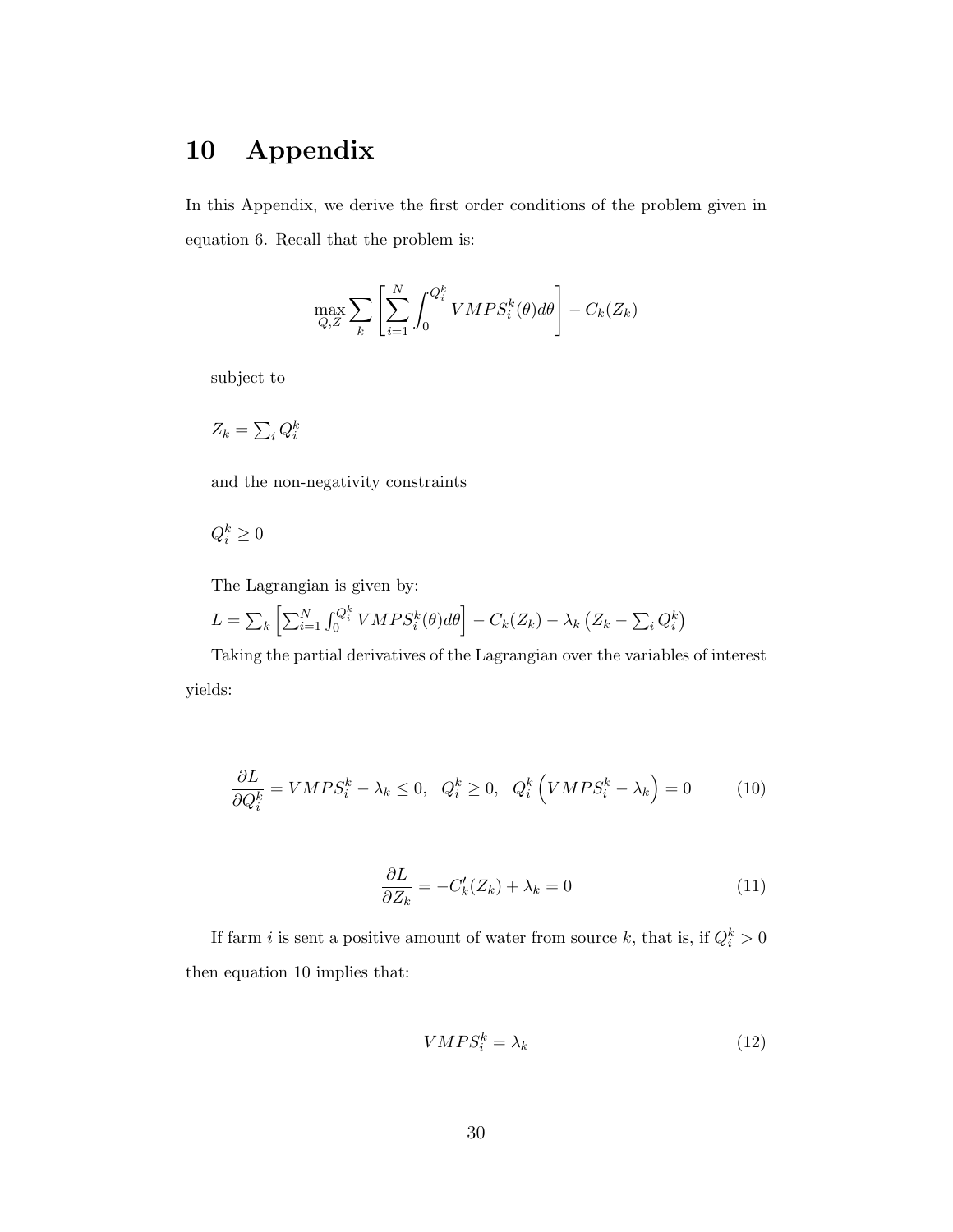Together with equation 11, we have

$$
VMPS_i^k = C_k'(Z_k)
$$
\n<sup>(13)</sup>

which means that the  $VMPS$  of those who received positive amounts of water from source  $k$  should equal the marginal cost of source  $k$ .

If a farm receives water from multiple sources, then it must be true that equation 13 must hold for each of those sources. By definition of VMPS, we can rewrite equation 13 as

$$
Pf'(q_i)h(d_{ik}) = C'_k(Z_k)
$$
\n<sup>(14)</sup>

Since  $Pf'(q_i)$  is the same for farm i, the first order conditions imply that for any two source  $k$  and  $m$  that farm  $i$  obtains positive amounts water from, the equation

$$
\frac{C'_k(Z_k)}{h(d_{ik})} = \frac{C'_m(Z_m)}{h(d_{im})}
$$
\n(15)

must hold.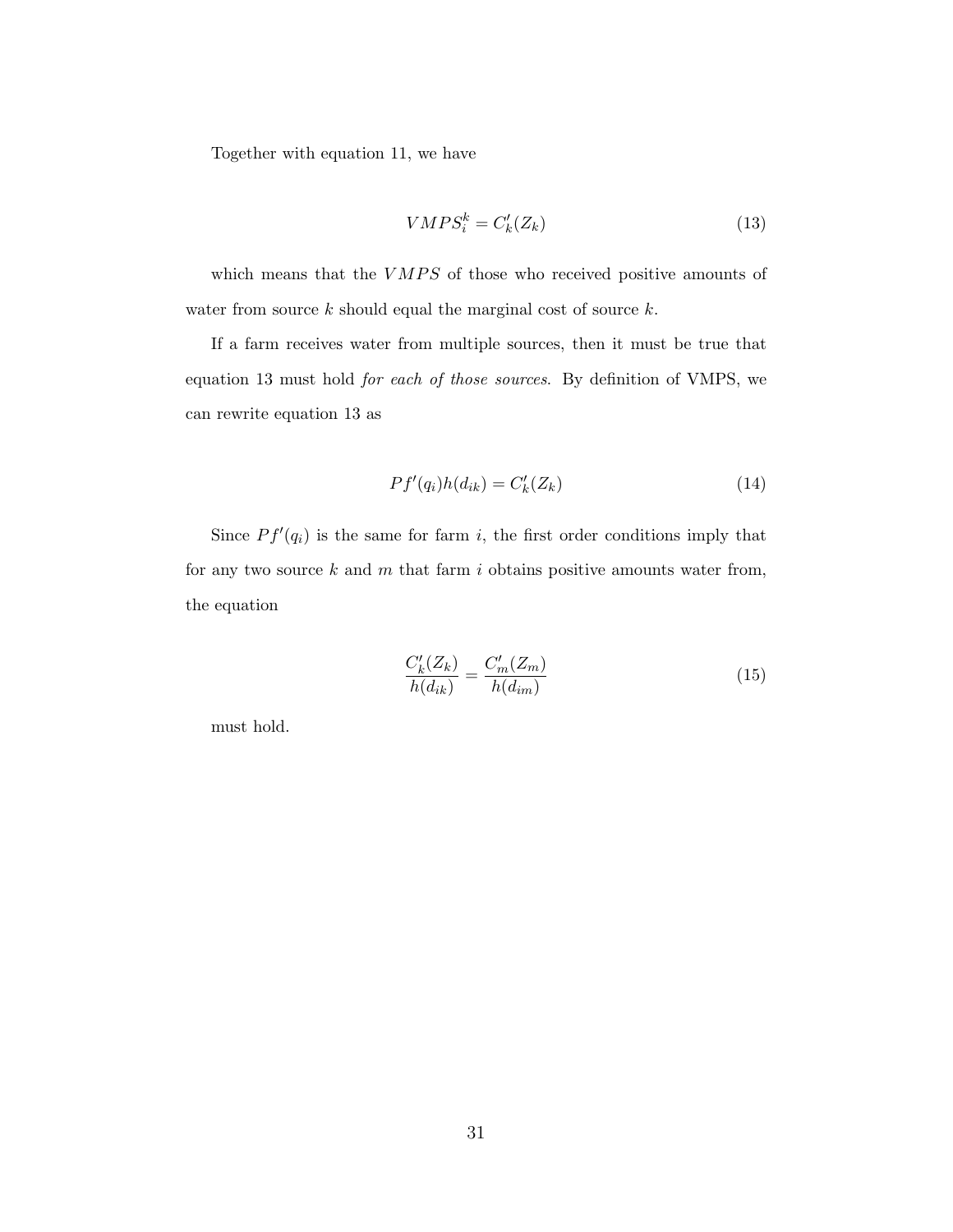## References

- [1] D. Aadland and V. Kolpin. Shared Irrigation Costs: An Empirical and Axiomatic Analysis. Mathematical Social Sciences, 35(2):203–218, 1998.
- [2] S. Ambec and L. Ehlers. Sharing a River Among Satiable Agents. Games and Economic Behavior, 64(1):35–50, 2008.
- [3] S. Ambec and Y. Sprumont. Sharing a River. Journal of Economic Theory, 107(2):453–462, 2002.
- [4] G. Bergantiños and J. Vidal-Puga. A Fair Rule in Minimum Cost Spanning Tree Problems. Journal of Economic Theory, 137(1):326–352, 2007.
- [5] C. Bird. On Cost Allocation for a Spanning Tree: A Game Theoretic Approach. Networks, 6(4):335–350, 1976.
- [6] U. Chakravorty, E. Hochman, and D. Zilberman. A Spatial Model of Optimal Water Conveyance. Journal of Environmental Economics and Management, 29(1):25–41, 1995.
- [7] U. Chakravorty and J. Roumasset. Efficient Spatial Allocation of Irrigation Water. American Journal of Agricultural Economics, 73(1):165–173, 1991.
- [8] A. Claus and D. Kleitman. Cost Allocation for a Spanning Tree. Networks, 3(4):289–304, 1973.
- [9] B. Dong, D. Ni, and Y. Wang. Sharing a Polluted River Network. Environmental and Resource Economics, 53(3):367–387, 2012.
- [10] Food and Agricultural Organization (FAO). World Agriculture Towards 2030/2050: The 2012 Revision. ESA Working Paper No. 12-03. FAO., 2012.
- [11] M. Garey and D. Johnson. Computers and Intractability: A Guide to the Thenry of NP-Completeness. W.H. Freeman, 1979.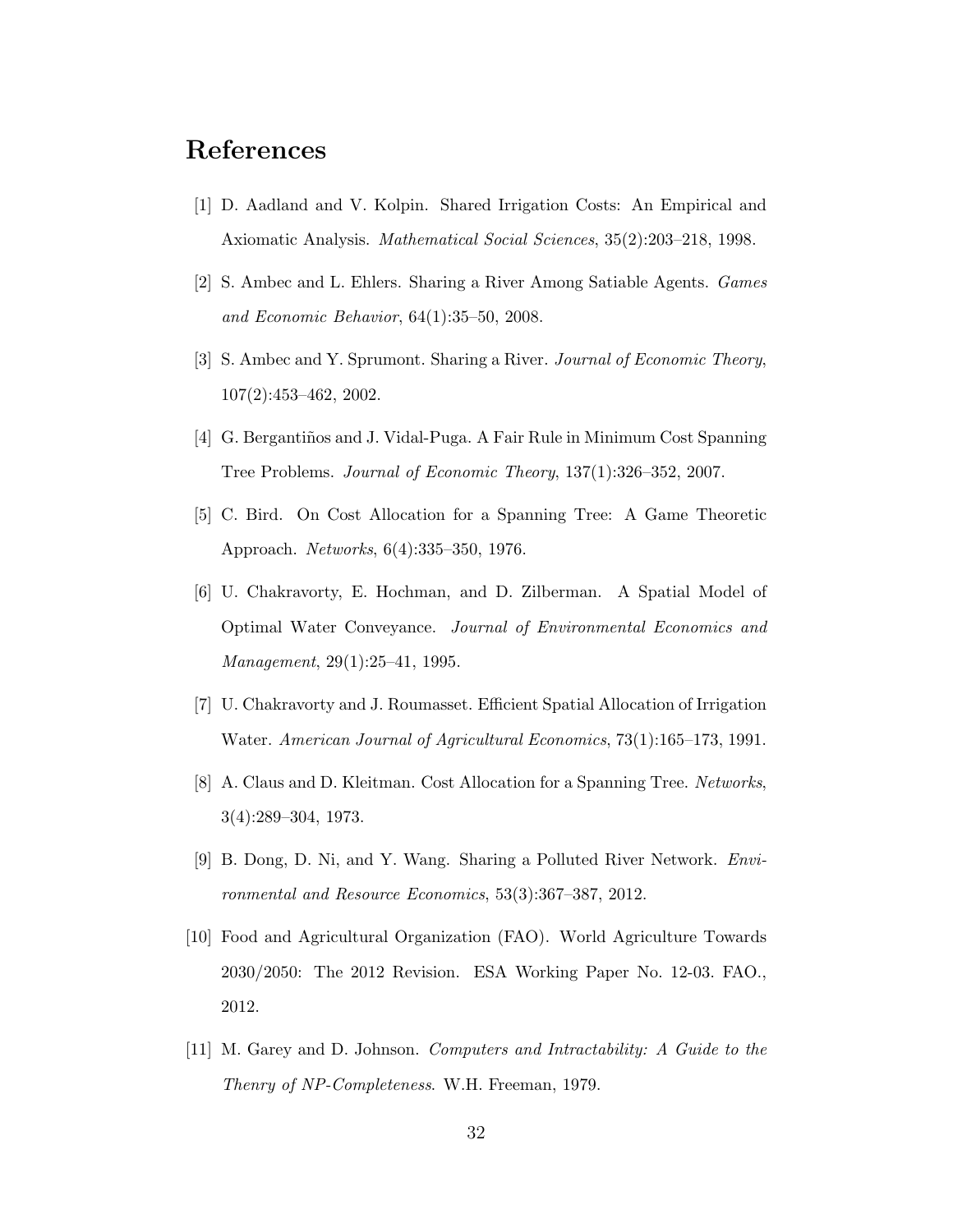- [12] F. Ghassemi and I. White. Inter-basin Water Transfer: Case Studies from Australia, United States, Canada, China and India. New York: Cambridge University Press, 2007.
- [13] R. Johansson, Y. Tsur, T. Roe, R. Doukkali, and A. Dinar. Pricing Irrigation Water: a Review of Theory and Practice. Water Policy, 4(2):173–199, 2002.
- [14] R. Juarez. The Worse Absolute Surplus Loss in the Problem of Commons: Random Priority versus Average Cost. Economic Theory, 34(1):69–84, 2008.
- [15] L. Kaplow and S. Shavell. Fairness versus Welfare. Cambridge, MA: Harvard University Press, 2002.
- [16] J. Márkus, M. Pintér, and A. Radványi. The Shapley Vale for Airport and Irrigation Games. MPRA Paper No. 30031., 2011.
- [17] H. Moulin. The Price of Anarchy of Serial, Average and Incremental Cost Sharing. Economic Theory, 36(3):379–405, 2008.
- [18] D. Ni and Y. Wang. Sharing a Polluted River. Games and Economic Behavior, 60(1):176–186, 2007.
- [19] WWAP (World Water Assessment Programme). The United Nations World Water Development Report 4: Managing Water under Uncertainty and Risk. UNESCO, Paris, 2012.
- [20] J. Roumasset. The Public Economics of Irrigation Management and Cost Recovery. mimeo. The World Bank., 1987.
- [21] J. Roumasset. Decentralization and Local Public Goods: Geating the Iincentives Right. Philippine Review of Business and Economics, 1(26):1– 13, 1989.